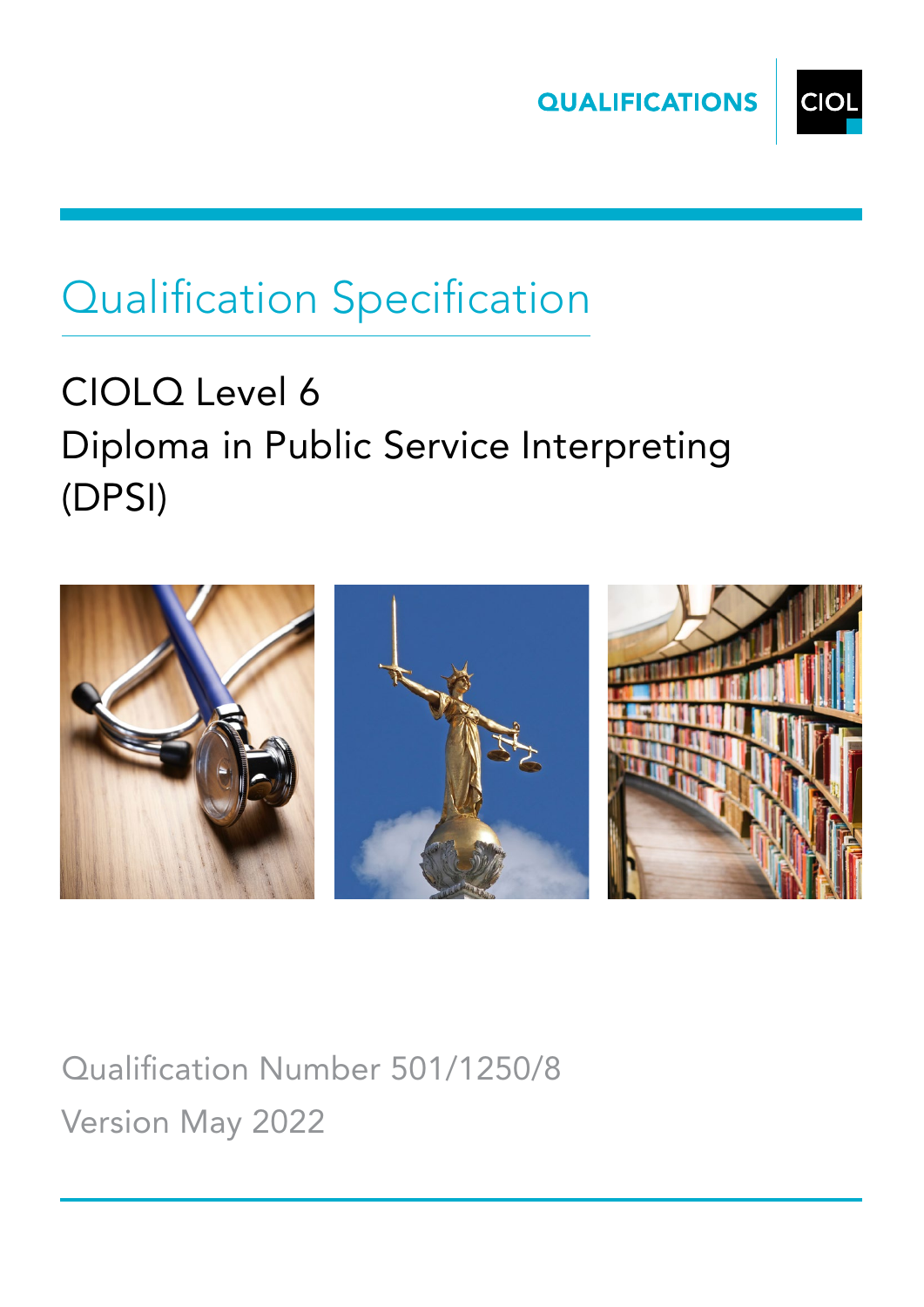# **Table of Contents**

| Introduction 3                                                                                                                                                                                                                      |                |
|-------------------------------------------------------------------------------------------------------------------------------------------------------------------------------------------------------------------------------------|----------------|
| Regulation 23                                                                                                                                                                                                                       |                |
| Qualification Information                                                                                                                                                                                                           |                |
| Qualification purpose <u>communications</u> and the contract of the contract of the contract of the contract of the contract of the contract of the contract of the contract of the contract of the contract of the contract of the | $\overline{A}$ |
| Qualification size 44                                                                                                                                                                                                               |                |
| Qualification objective <u>Canadian Community and Australian and Australian and</u>                                                                                                                                                 |                |
| Qualification structure <b>COLLECTION</b> 5                                                                                                                                                                                         |                |
|                                                                                                                                                                                                                                     |                |
| Partial and full achievement of this qualification <b>manually constant and full</b> achievement of this qualification                                                                                                              |                |
| Regulated Qualifications Framework (RQF) 2008 2010 2020 2031 2040 2040 2041 2050 2041 2042 2040 2041 2042 204                                                                                                                       |                |
|                                                                                                                                                                                                                                     |                |
|                                                                                                                                                                                                                                     |                |
|                                                                                                                                                                                                                                     |                |
|                                                                                                                                                                                                                                     |                |
| Level of linguistic proficiency and pre-requisites <b>COVID-1000</b> 8                                                                                                                                                              |                |
| Availability of the Diploma in Police Interpreting <b>Autor 2016</b> 8                                                                                                                                                              |                |
| Delivery and preparation <b>Executive Contract Contract Present Contract Contract Present Contract Contract Present</b>                                                                                                             |                |
| Languages 38                                                                                                                                                                                                                        |                |
| Recognition of Prior Learning (RPL) and Exemptions <b>Example 2018</b> 9                                                                                                                                                            |                |
| Assessment 9                                                                                                                                                                                                                        |                |
|                                                                                                                                                                                                                                     | 9              |
|                                                                                                                                                                                                                                     | 9              |
| Unit format 10                                                                                                                                                                                                                      |                |
|                                                                                                                                                                                                                                     | 11             |
| Technological requirements <b>Executive Service Contract 21</b>                                                                                                                                                                     |                |
|                                                                                                                                                                                                                                     | 21             |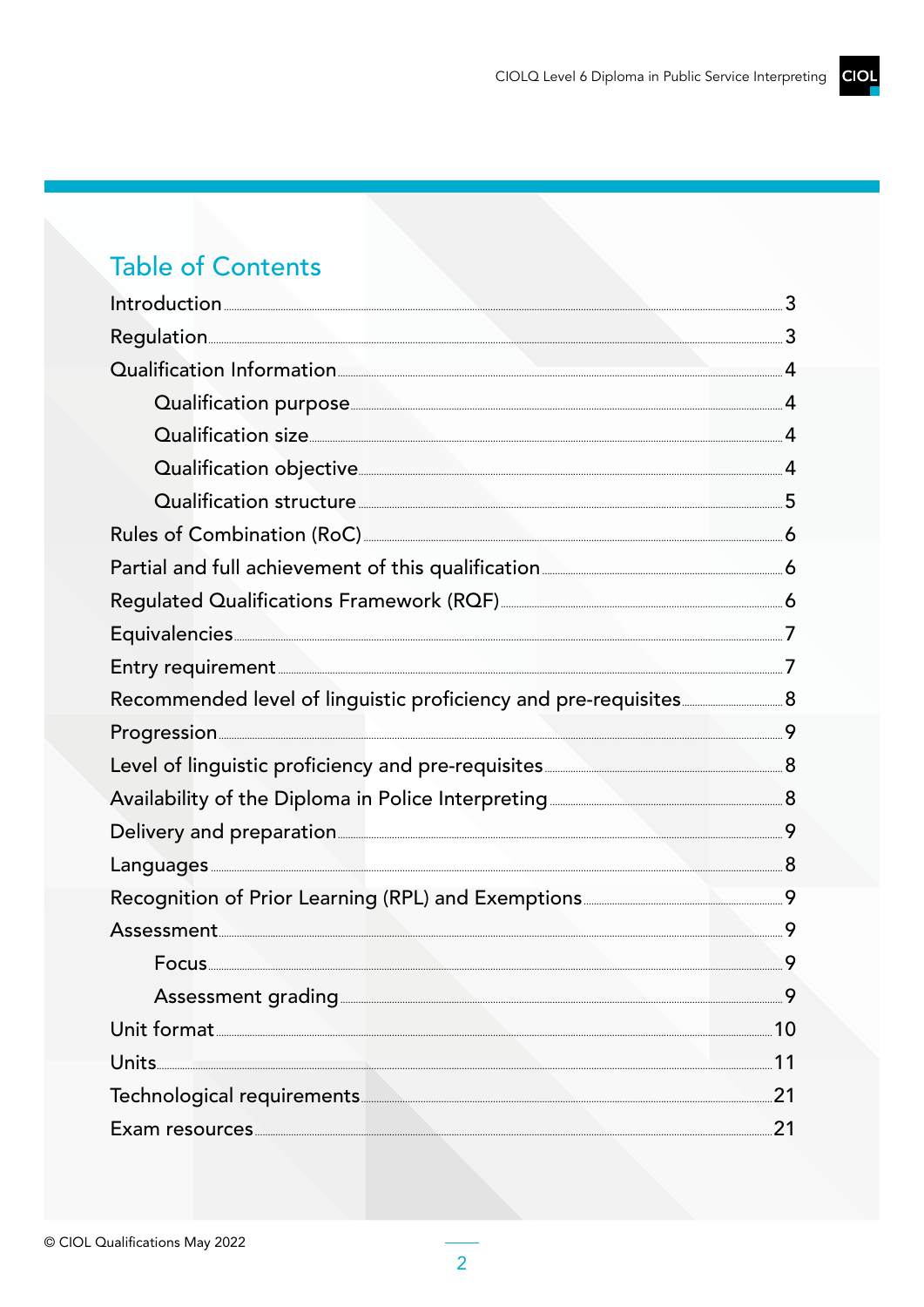## Introduction

CIOL Qualifications serves both professional linguists, providing the gold standard for translators and interpreters, recognised widely in the UK and around the world, as well as other linguists who may have a different primary role but who use their language(s) on a regular basis in their professional work.

The CIOL Qualifications Level 6 Diploma in Public Service Interpreting (DPSI) was first introduced in 1989 and demonstrates CIOL's commitment to language training for the workplace.

Linguists seeking recognition as an interpreter can take the Diploma in Public Service Interpreting which offers pathways in Law (English, Scottish and Northern Irish), Health and Local Government.

 The qualification provides candidates with important recognition and validation of their skills in these specialist areas and provides reassurance to employers, public bodies and those benefiting from the services of freelancers that the interpretation provided by qualified holders of the Diploma is of the highest professional standard.

## Regulation

The award is recognised by the Office of Qualifications and Examinations Regulation (Ofqual), the Council for Curriculum, Examinations and Assessment (CCEA) and Qualification Wales.

CIOL Qualifications Recognition Number RN5145.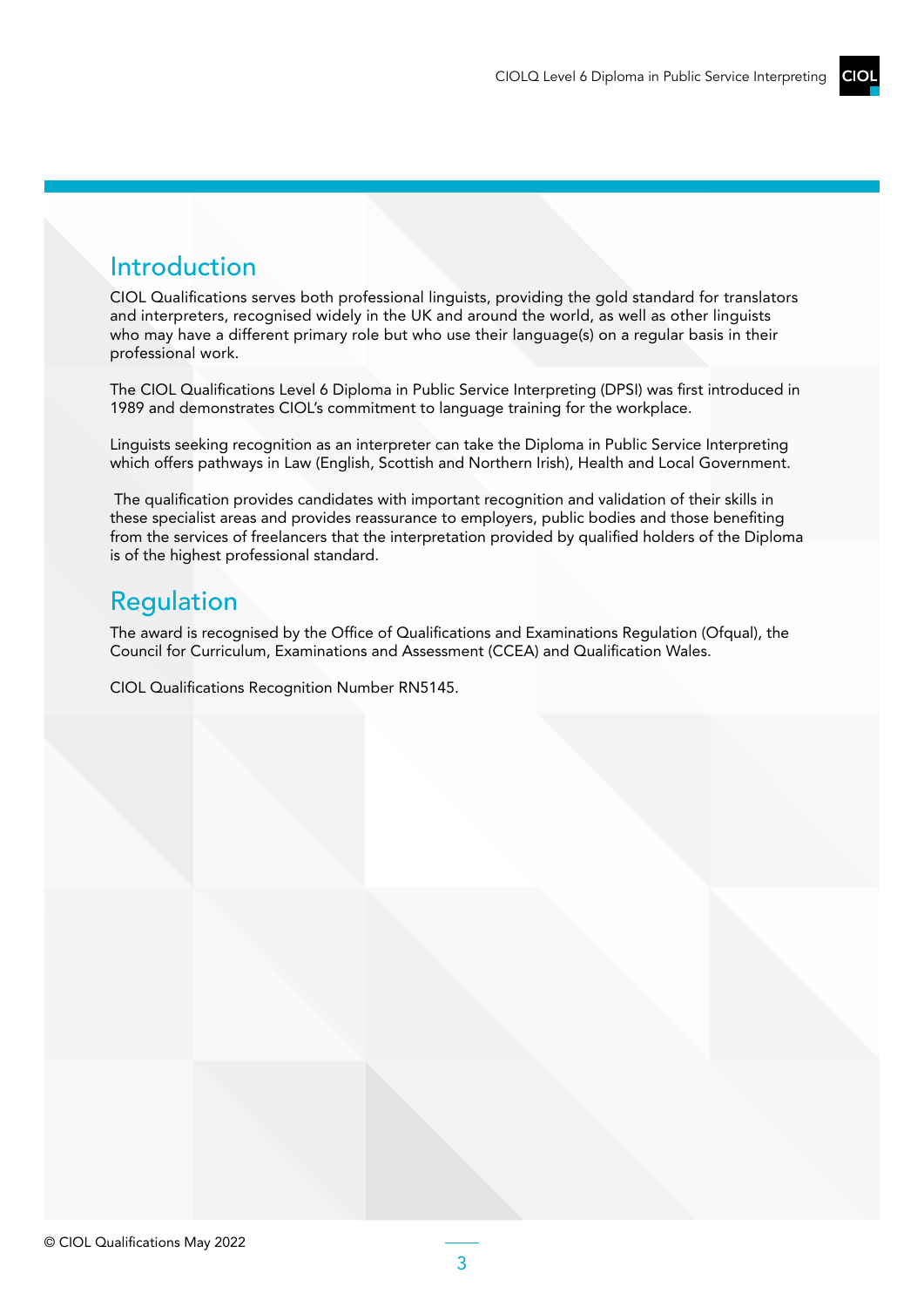# Qualification Information

## Qualification purpose

This qualification is aimed at career development for the following reasons:

- it gives confidence to users of public services living in communities where English is the second language
- it can be combined with parallel training for professional or vocational work in a work place based context and the public services in particular
- successful DPSI candidates can apply for registration on the National Register of Public Service Interpreters

## Qualification size

The words Award, Certificate and Diploma indicate the size of qualifications in expected hours of study and not their quality or complexity.

- Awards are usually qualifications with up to 120 hours of study required.
- Certificates are usually qualifications that require between 130 and 370 hours of study.
- Diplomas are usually qualifications that require more than 370 hours of study.

This qualification is classed as a Diploma as the Total Qualification Time (TQT) in expected hours of study is 440 hours.

| <b>Types of Recommended Preparation Activity</b>                             | тот | <b>GLH</b> |
|------------------------------------------------------------------------------|-----|------------|
| Independent learning without supervision                                     |     |            |
| Vocabulary/grammar development, revision and practice                        |     |            |
| Past paper study and question practice                                       |     |            |
| Independent E-assessment practice                                            |     |            |
| Traditional classroom learning supervised by a lecturer, supervisor or tutor |     |            |
| One to one or group tutorials                                                |     |            |
| Invigilated or supervised practice examinations or formative assessments     |     |            |
| Assessor observed practice or assessments                                    |     |            |
| Realtime E-assessment with an assessor or invigilator                        |     |            |

## Qualification objective

The objective of the Diploma in Public Service Interpreting (DPSI) is to provide a nationally consistent standard of professionalism in interpreting in the context of the public services.

The qualification is likely to be of interest to public services staff requiring evidence of their language skills, those seeking accreditation of language knowledge in this specialist area for which they have no previous qualification, or those wishing to seek work within the public service areas in future.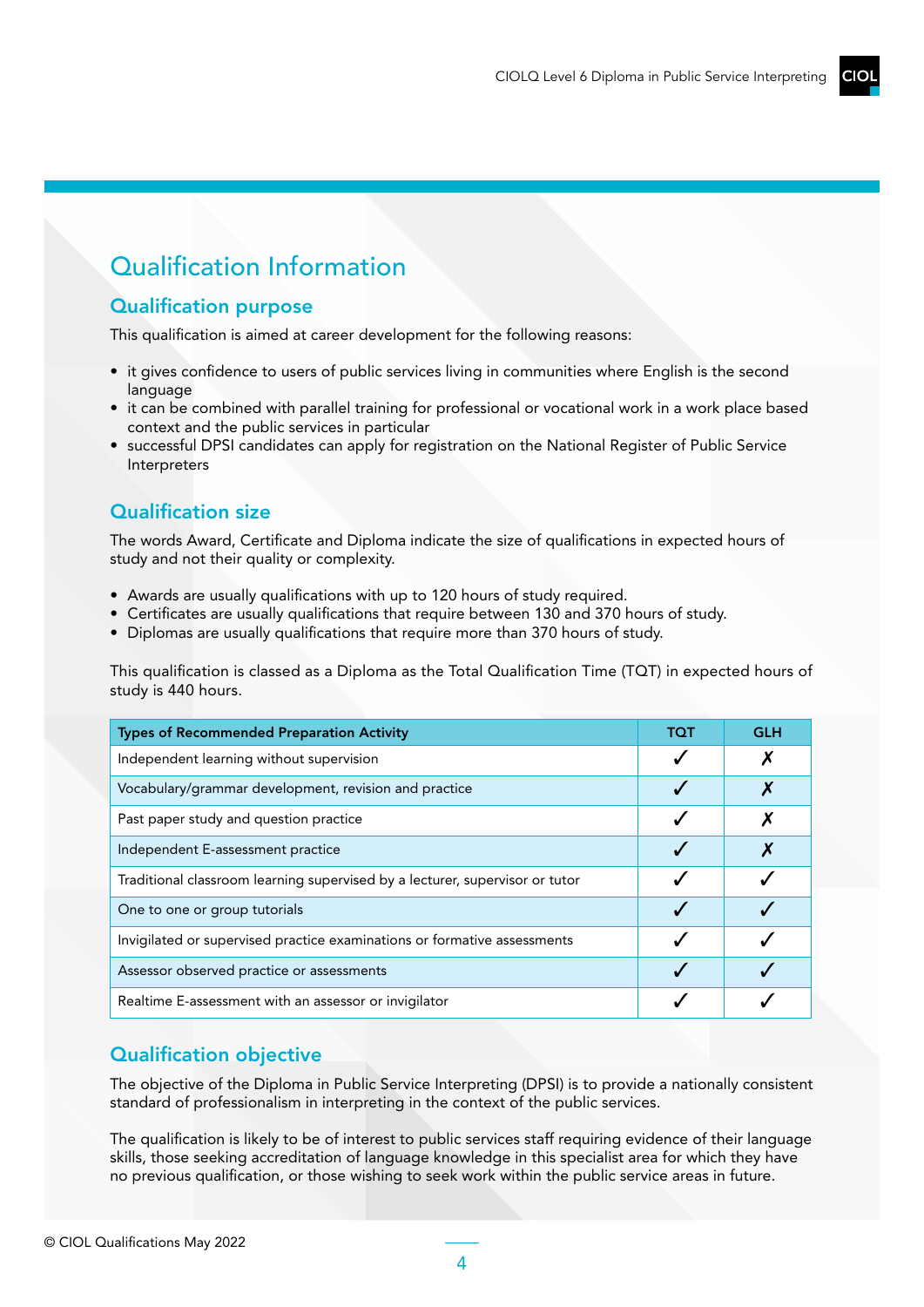## Qualification structure

| <b>Qualification title</b>            | CIOL Qualifications Level 6 Diploma in Public Service Interpreting                 |
|---------------------------------------|------------------------------------------------------------------------------------|
| Qualification number (QN)             | 501/1250/8                                                                         |
| <b>Total Qualification Time (TQT)</b> | 440 minimum                                                                        |
| <b>Guided Learning Hours (GLH)</b>    | 80 (hrs)                                                                           |
| Level                                 | 6                                                                                  |
| <b>Credits</b>                        | 44                                                                                 |
| Core units                            | Unit 01<br>Unit 02<br>Unit 03<br>Unit 04<br>Unit 05                                |
| Assessment                            | Oral and written, externally set and externally marked assessment<br>- Online only |
| Unit grading                          | <b>Distinction</b><br>Merit<br>Pass                                                |

| <b>Units</b>                                                                                                                                                                                                                            | <b>Mandatory</b><br>core or<br>option | Level | <b>TUT (TUT</b><br>which<br>combined.<br>forms the<br>TQT) | <b>Credit</b><br>Value | <b>GLH</b><br><i><b>(includes)</b></i><br>assessment<br>time) |
|-----------------------------------------------------------------------------------------------------------------------------------------------------------------------------------------------------------------------------------------|---------------------------------------|-------|------------------------------------------------------------|------------------------|---------------------------------------------------------------|
| Unit 01 - Interpret consecutively and simultaneously in the<br>Public Services context of: English Law (K602/2328), Scottish<br>Law (M/602/2329), Northern Irish Law (Y/506/1731), Health<br>(M/602/2332, Local Government (T/602/2333) | Core                                  | 6     | 120                                                        | 12                     | 22                                                            |
| Unit 02 - Provide a sight translation into English in the<br>Public Services context of: English Law (K/602/2393),<br>Scottish Law (M/602/2394), Northern Irish Law (D/506/1732)<br>Health (T/602/2395), Local Government (Y602/2406)   | Core                                  | 6     | 70                                                         | $\overline{7}$         | 13                                                            |
| Unit 03 - Provide a sight translation from English in the<br>Public Services context of: English Law (D602/2407), Scottish<br>Law (H/602/2408), Northern Irish Law (H/506/1733) Health<br>(D/602/2410) Local Government (H/602/2411)    | Core                                  | 6     | 70                                                         | 7                      | 13                                                            |
| Unit 4 - Translate into English in the Public Services context of:<br>English Law (K/602/2412), Scottish Law (M/602/2413),<br>Northern Irish Law (K/506/1734), Health (A/602/2432),<br>Local Government (J/602/2434)                    | Core                                  | 5     | 90                                                         | 9                      | 16                                                            |
| Unit 5 - Translate from English in the Public Services context of:<br>English Law (Y/602/2437), Scottish Law (H/602/2439),<br>Northern Irish Law (M/506/1735) Health (K/602/2443)<br>Local Government (M/602/2444)                      | Core                                  | 5     | 90                                                         | 9                      | 16                                                            |
| <b>Total</b>                                                                                                                                                                                                                            |                                       | 6     | 460                                                        | 44                     | 80                                                            |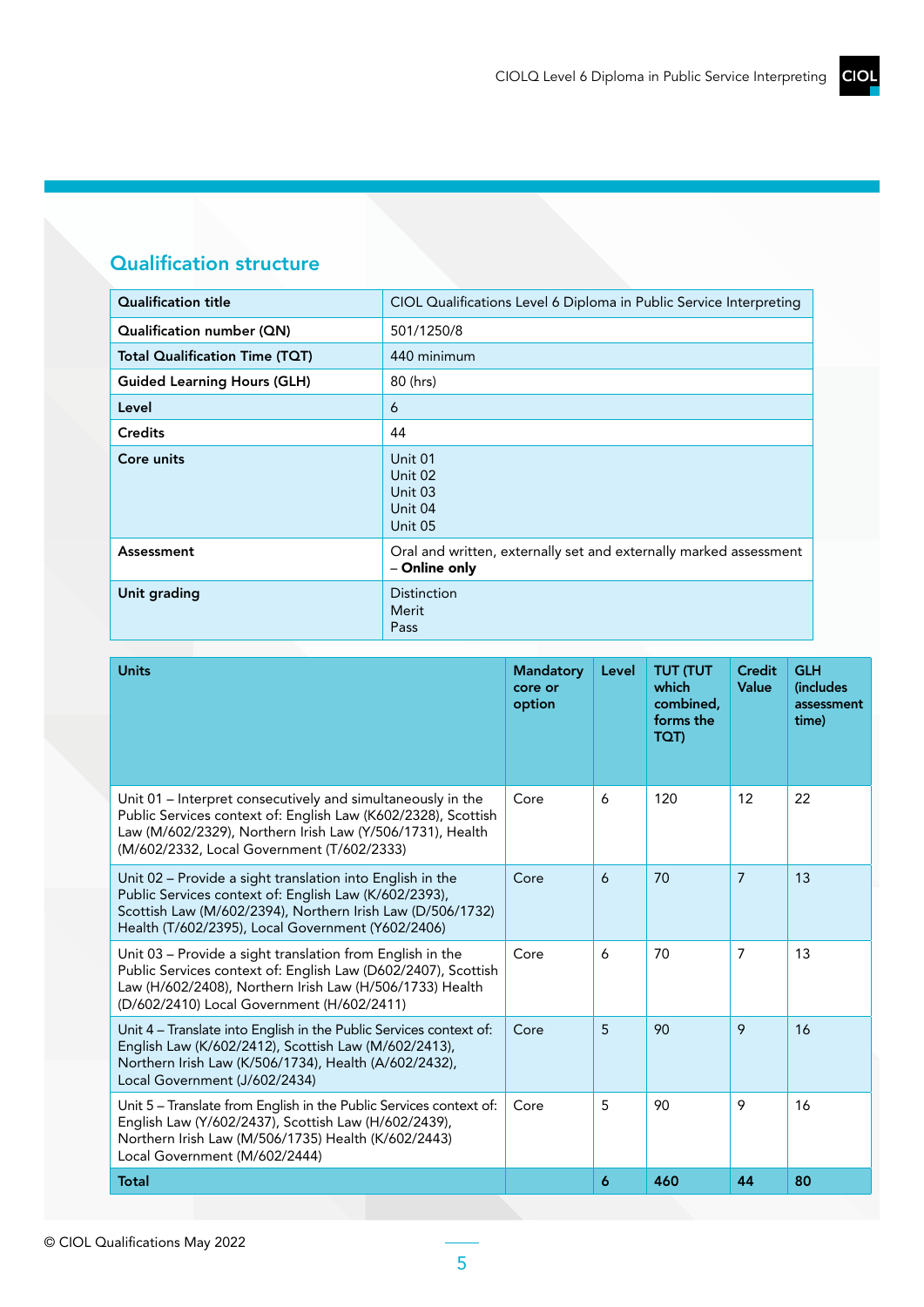# Rules of Combination (RoC)

There are five core mandatory units that comprise this qualification and all must be successfully achieved (mastery) to be awarded the CIOL Qualifications Level 6 Diploma in Public Service Interpreting.

Candidates may take the units in any order.

# Partial and full achievement of this qualification

All units that comprise this qualification must be successfully completed within a three year period for candidates to be awarded the full qualification.

The three year full exam completion period applies from the first year that a candidate receives a unit certificate. Therefore, once a candidate has received a 'pass' in any exam, they have two more years to successfully complete all outstanding parts of the qualification.

Candidates successful in all five units will be awarded electronic qualification certificates.

# Regulated Qualifications Framework (RQF)

The DPSI is registered on the UK's Regulated Qualifications Framework (RQF) at Level 6 and the complexity and level of linguistic skill demanded is in line with the Ofqual RQF level descriptors.

| Level | Knowledge descriptor (the holder)                                                                                                                                                                      | Skills descriptor (the holder can)                                                                                                                                                                  |
|-------|--------------------------------------------------------------------------------------------------------------------------------------------------------------------------------------------------------|-----------------------------------------------------------------------------------------------------------------------------------------------------------------------------------------------------|
| L6    | Has advanced practical, conceptual<br>or technological knowledge and<br>understanding of a subject or field of<br>work to create ways forward in contexts<br>where there are many interacting factors. | Determine, refine, adapt and use<br>appropriate methods and advanced<br>cognitive and practical skills to address<br>problems that have limited definition<br>and involve many interacting factors. |
|       | Can critically analyse, interpret and<br>evaluate complex information, concepts                                                                                                                        | Evaluate actions, methods and results<br>and their implications.                                                                                                                                    |
|       | and ideas.                                                                                                                                                                                             |                                                                                                                                                                                                     |

6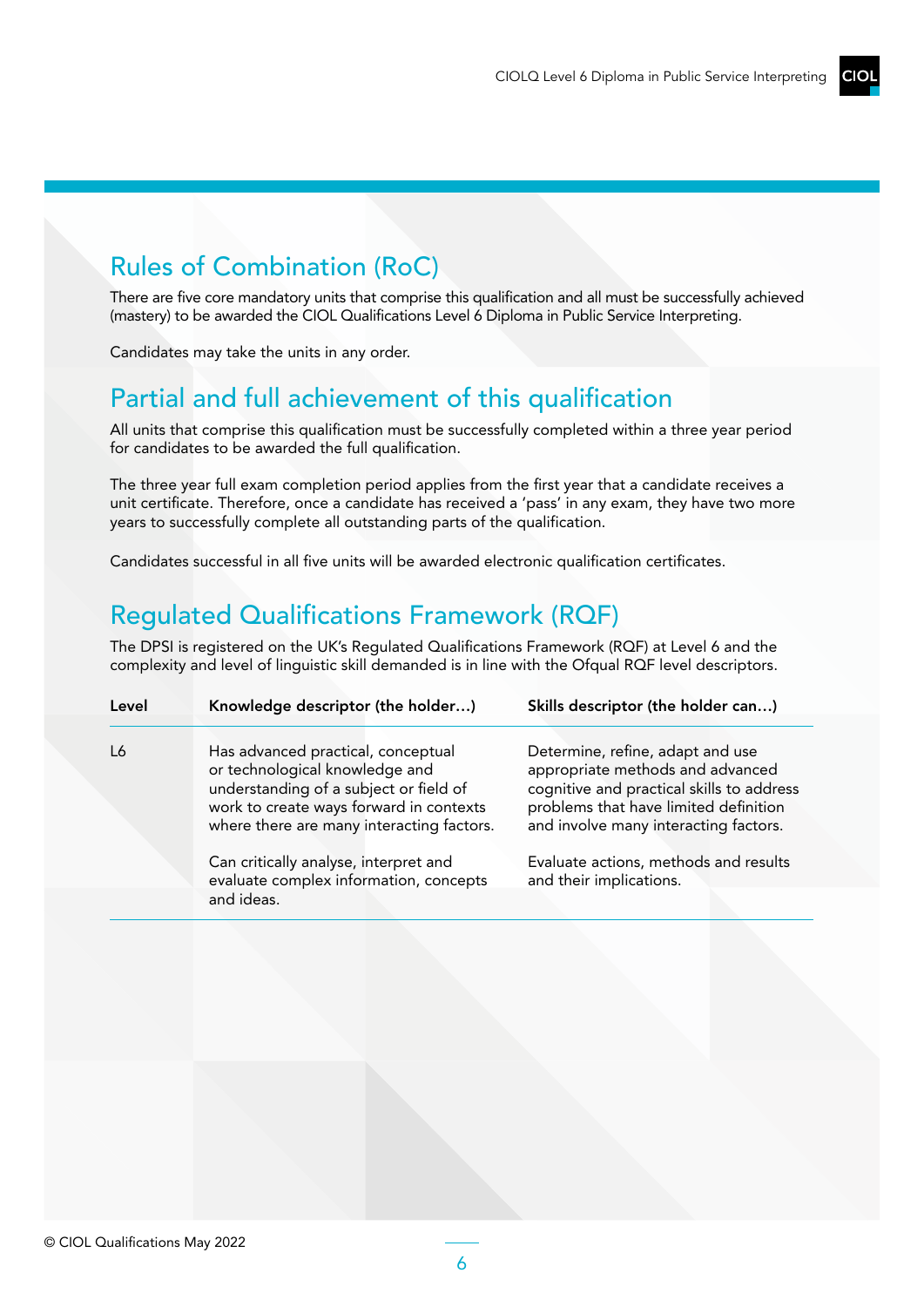## CIOI

# Equivalencies

This qualification is roughly equivalent to a:

- Degree apprenticeship
- Ordinary degree with honours
- Graduate certificate
- Graduate diploma
- CEFR language proficiency C1 level

The DPSI (English Law) has three units which are equivalent to units of the DPI.

Holders of the full DPSI (English Law) qualification who passed within 3 years prior to their applying for the DPI can use their equivalent units together with units 01 and 04 of the DPI to gain the DPI qualification, providing it is in the same language. Please see table below:

| DPSI (English Law)                                                                                               |                | <b>DPI</b>          |                                                                                         |                |                     |
|------------------------------------------------------------------------------------------------------------------|----------------|---------------------|-----------------------------------------------------------------------------------------|----------------|---------------------|
| <b>Unit</b>                                                                                                      | <b>Ref No:</b> | <b>Credit Value</b> | <b>Equivalent Unit</b>                                                                  | <b>Ref No:</b> | <b>Credit Value</b> |
| Unit 01: Interpret<br>consecutively and<br>simultaneously<br>in the Public<br>Services context<br>of English Law | K/602/2328     | 12                  | Unit 02: Interpret<br>simultaneously (whispered)<br>from English in a Police<br>context | A/505/8224     | 7                   |
| Unit 03: Provide a<br>Sight Translation<br>from English<br>in the Public<br>Services context<br>of English Law   | D/602/2407     | 7                   | Unit 03: Provide a Sight<br>Translation from English in a<br>Police context             | Y/505/8232     | 7                   |
| Unit 05: Translate<br>from English<br>in the Public<br>Services context<br>of English Law                        | Y/602/2437     | 9                   | Unit 05: Translate from<br>English in a Police context                                  | D/505/9088     | 9                   |

Equivalencies should be applied for at the time of registration. Please contact [info.dpsi@ciol.org.uk](mailto:info.dpsi%40ciol.org.uk?subject=) for more information.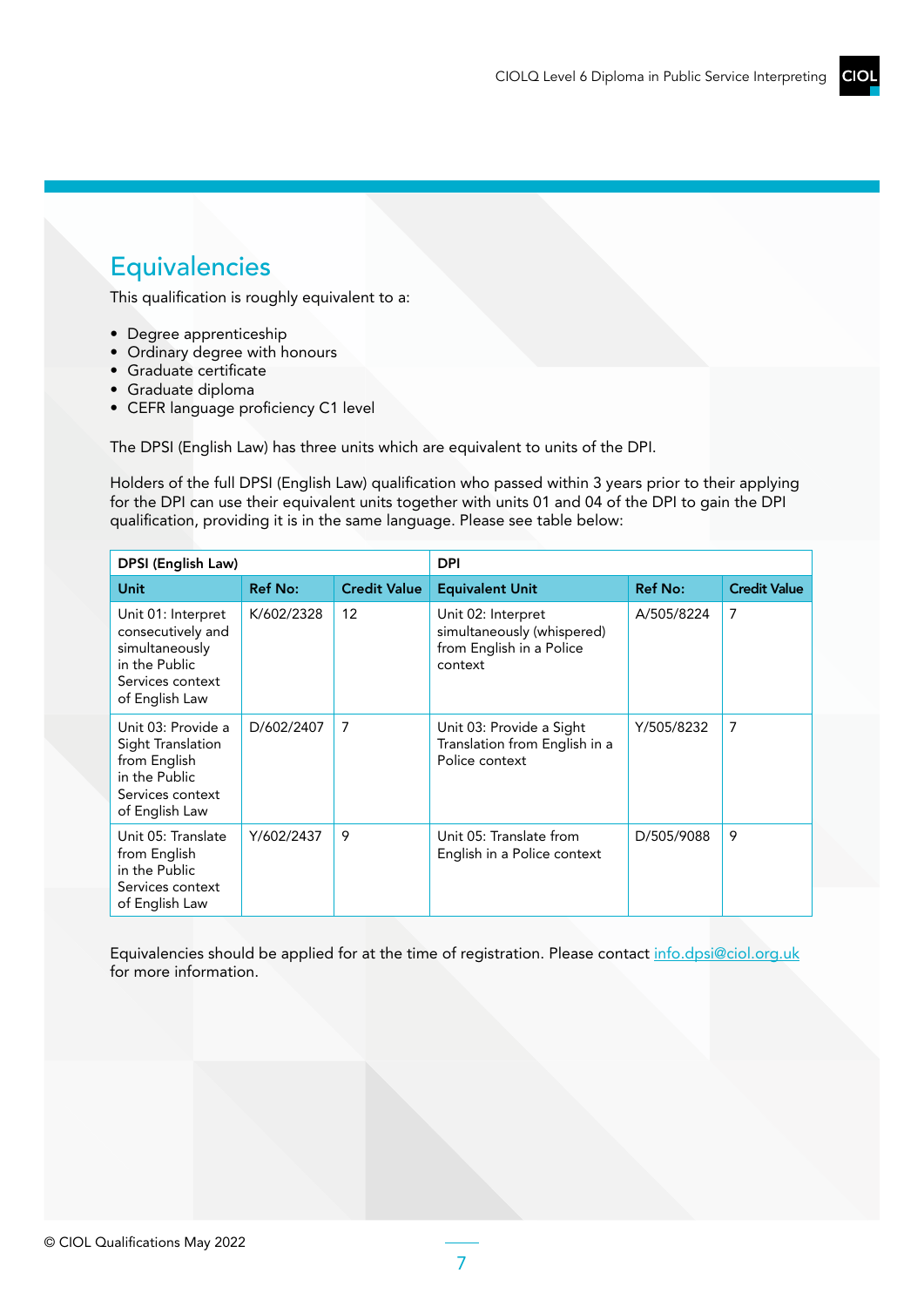# Entry Requirement

This qualification is for those candidates aged 18+.

## Recommended level of linguistic proficiency and pre-requisites

You are also strongly advised to ensure prior to registering, that your level of linguistic attainment in the source language is at the very least equivalent to an Honours degree, and that you are familiar with the relevant cultural background.

There are no set pre-requisites, however, you are strongly advised to ensure prior to registering, that your level of linguistic attainment in the source language is at the very least equivalent to a good Honours degree, and that you are familiar with the relevant cultural background.

The level of linguistic proficiency expected is that of the National Language Standards Level, first degree level. Candidates entering for the DPSI should speak two languages fluently (C1 level) – English and the Other Language – and be able to interpret (consecutively and simultaneously) and translate both into and out of English.

Candidates are expected to be familiar with procedures and specialist vocabulary relating to chosen pathway. These will be tested in all of the examination tasks both in English and the Other Language.

# **Progression**

The Diploma in Public Service Interpreting qualifies successful candidates to apply for:

- registration on the National Register of Public Service Interpreters (NRPSI)
- work in public service interpreting through the Crown Commercial Service Language Services Framework Agreement
- membership of Chartered Institute of Linguists
- further study at Level 7

## Availability of the Diploma in Public Service Interpreting

The assessments can only be taken online via our Virtual Centre or online with a CIOLQ approved Exam Venue in the United Kingdom (UK).

No other mode of assessment will be permitted.

## Delivery and preparation

We do not specify mode of training delivery or preparation. It is advised that candidates should follow a preparation course for this qualification so that it offers the chance for candidates achieve.

The Guided Learning Hours (GLH) hours reflect the flexibility of approach which may comprise independent study, face to face, blended or e-Learning.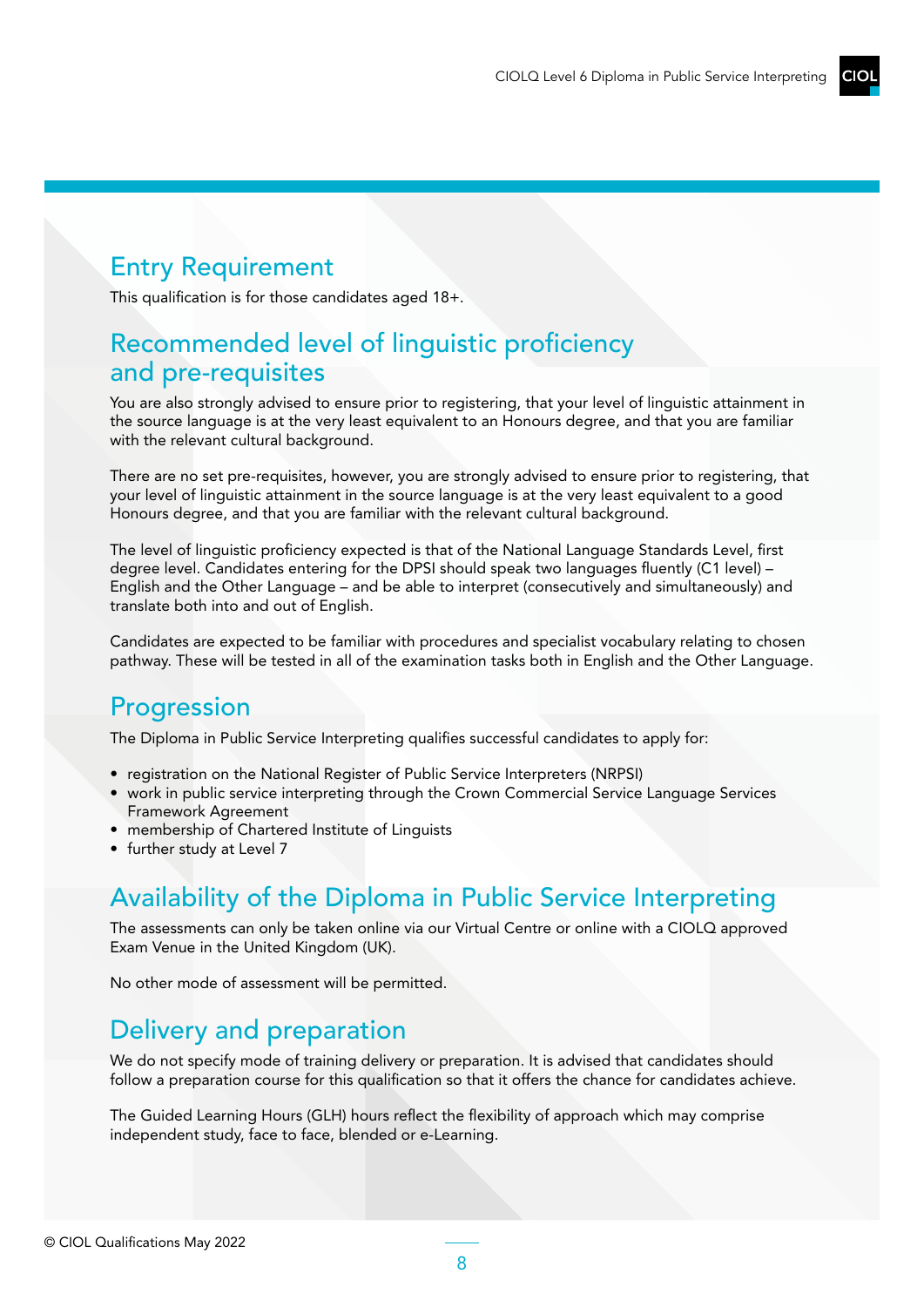## Languages

CIOL Qualifications offer qualifications in a broad range of languages and at all times ensure consistency in level and standards across all languages.

The following languages have been offered in the Diploma in Public Services Interpreting, to date, paired with English:

Arabic (MSA), Bengali, Bulgarian, Cantonese (Traditional or Simplified Script), Czech, Dari, Farsi, French, German, Gujarati, Hungarian, Italian, Japanese, Kurdish (Sorani), Mandarin (Traditional or Simplified Script), Panjabi (Indian), Pashto, Polish, Portuguese (Brazilian), Portuguese (European), Romanian, Russian, Slovak, Somali, Spanish, Swahili, Tigrinya, Turkish, Urdu.

# Recognition of Prior Learning (RPL) and Excemptions

CIOL Qualifications do not operate RPL for this qualification.

## Assessment

#### Focus

The qualification consists of five units. The unit exams test candidates' knowledge and vocabulary in both English and their chosen Other Language. In order to provide a realistic level of assessment, each of the units is set in a practical context.

The exams are set within a work related context in the five public service areas of English Law, Scottish Law, Northern Irish Law, Health and Local Government. Candidates must stipulate when registering in which of these pathways they wish to be examined. Candidates are examined in English and one language other than English.

CIOL Qualifications reserves the right not to set an exam in a particular pathway or language.

Candidates should be familiar with and able to use the concepts and language appropriate to their chosen pathway. The exam tests the ability of candidates to communicate effectively at A-level standard in English and Other Language outside their own home and family in work-related areas.

#### Assessment grading

Each unit attracts Pass, Merit or Distinction but the qualification grade overall will be a Pass.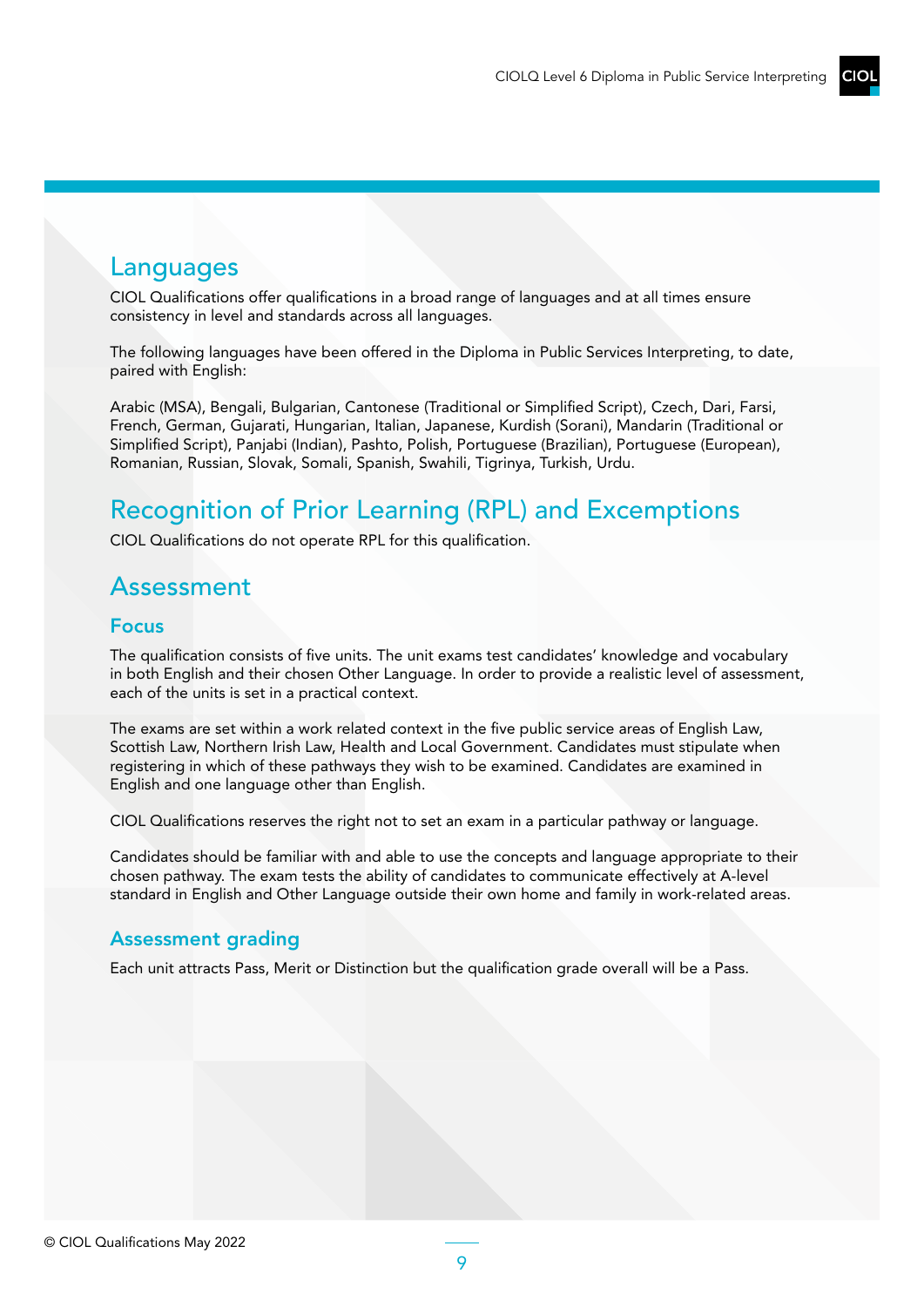## Unit format

Level – this positions the level of the unit within the Regulated Qualifications Framework (RQF).

Credit value – is the value given to the unit and the credit value is equal to the Total Qualification Time (TQT) divided by ten and rounded to the nearest whole number.

Total Unit Time (TUT) – is the average amount of time it will take to complete the unit. This includes guided learning hours, practical and work-based learning, assessment preparation time and assessment time.

About the unit - gives a summary of the purpose of the unit.

What you will learn - details the knowledge and skills a candidate should cover.

Learning outcomes - set out what a learner will know, understand or be able to do as a result of successful completion, including the standard required to achieve via assessment.

Indicative content – provides quidance on suggested curriculum coverage required to achieve the learning outcomes and assessment criteria.

Assessment marking criteria - set out the level descriptors for the units.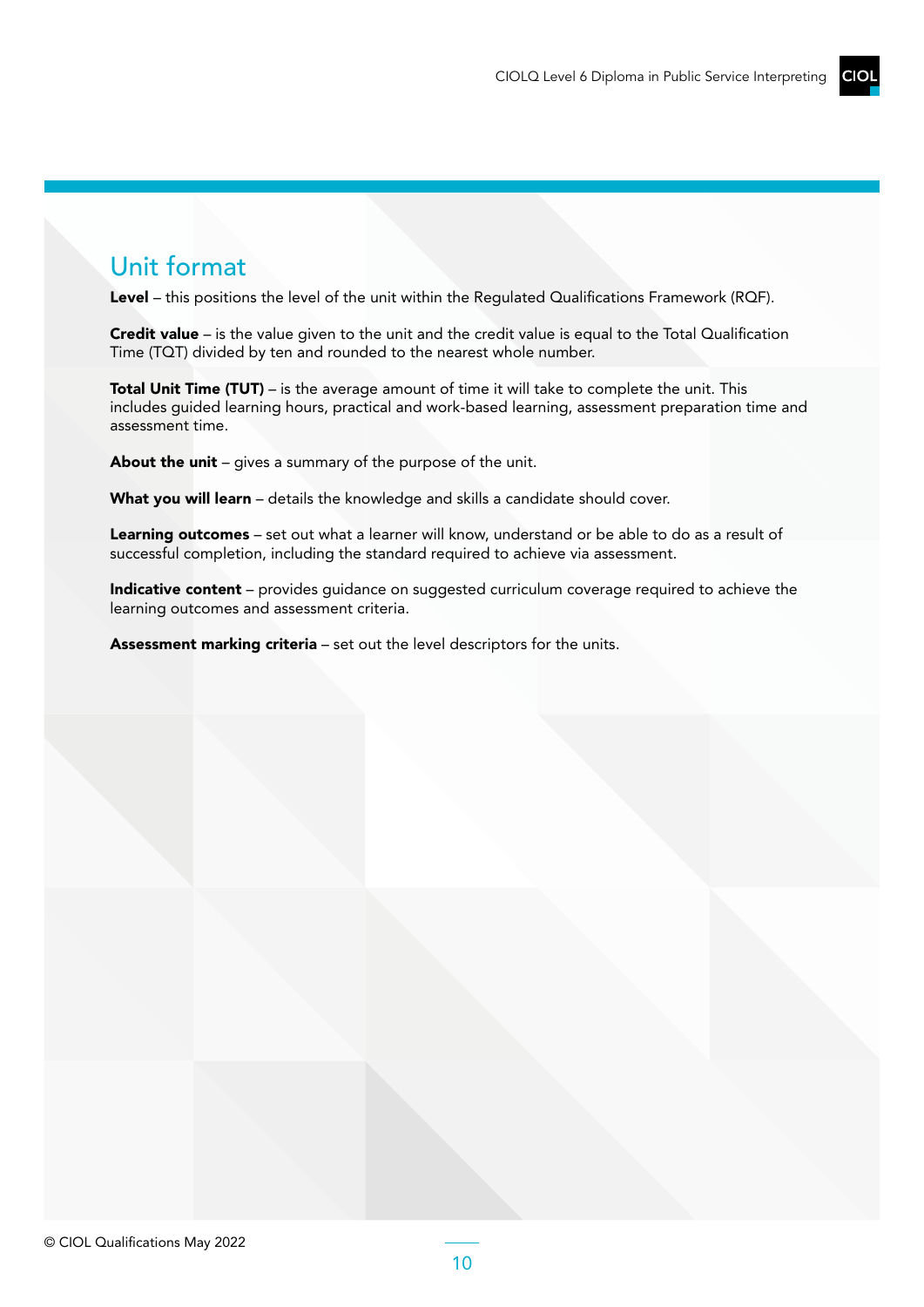## Units

## Unit 01: Interpret consecutively and simultaneously in the public services

| Core unit                         |     |
|-----------------------------------|-----|
| Level:                            | 6   |
| Unit Guided Learning Hours (GLH): | 22  |
| Total Unit Time (TUT):            | 120 |
| Credit value:                     | 12  |
| Unit purpose and aim              |     |

## About the unit

Public Service interpreting plays an important role in a range of different situations, where high level of concentration and ability to deal with sensitive issues is expected. Other important aspects of public service interpreting are accuracy of transferred information, the effectiveness of communication and transfer of spoken information between English and Other Language. These skills are important in the context of public service work because they enable interaction between various people where there is a need for transfer of spoken information, for example when assisting social workers, legal representatives and welfare officers.

This unit focuses on testing basic linguistic and interpersonal skills needed, contextual knowledge, and the awareness of the role and responsibilities of the interpreter.

## What you will learn

In this unit you will develop skills in interpreting consecutively and simultaneously be able to facilitate communication between an English speaker and a speaker of Other Language utilising listening and speaking skills at the appropriate level and being aware of the applicable register.

- LO1: Be able to consecutively interpret between English and Other language with accuracy, completeness and coherence
- LO2: Be able to deliver interpretation between English and another language smoothly and clearly, switching easily between languages and techniques with competence
- LO3: Be able to interpret between English and another language and vice versa using appropriate vocabulary, grammar and pronunciation.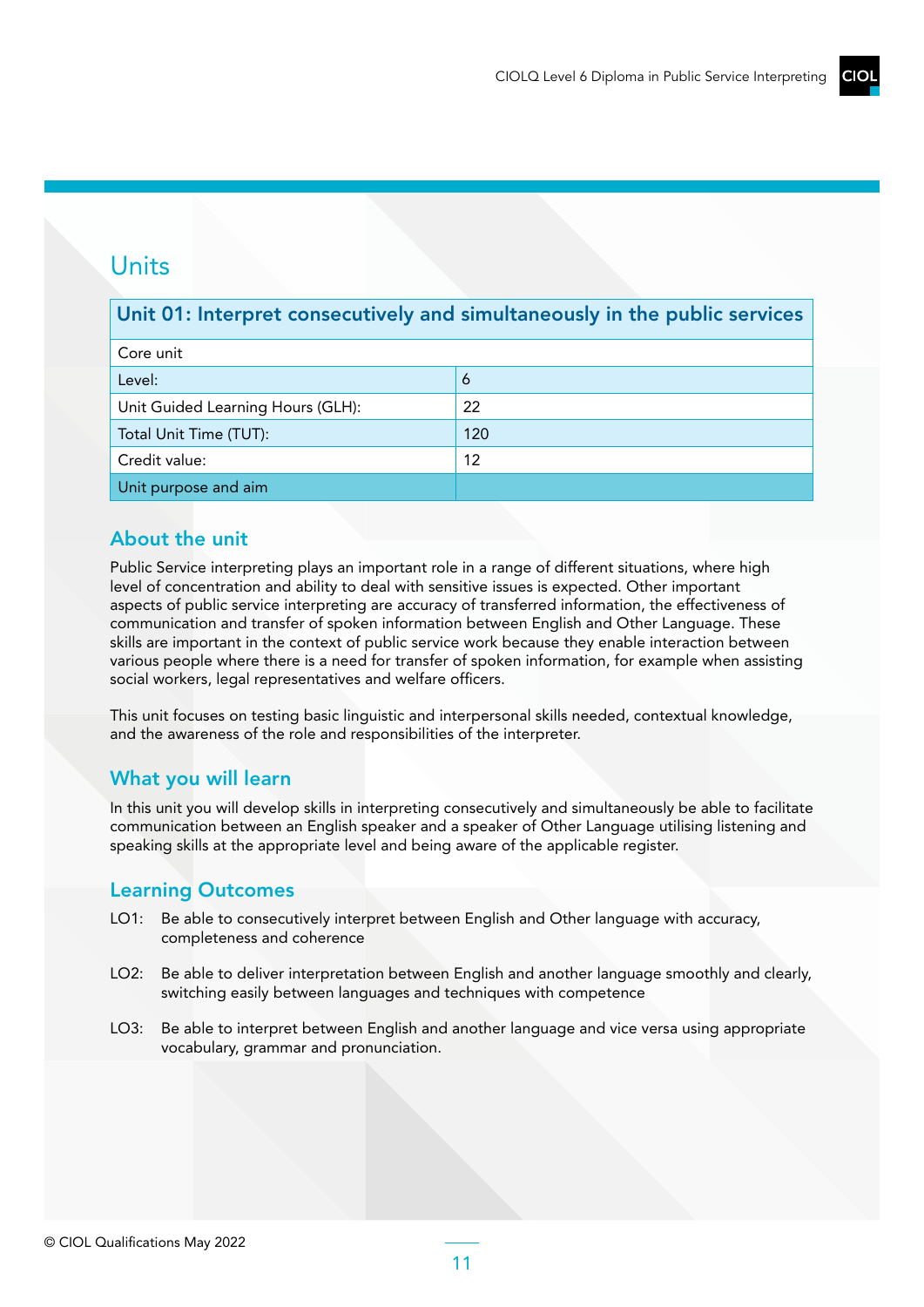Interpret consecutively and simultaneously in the public services

| <b>BAND</b>        | <b>LO1: Accuracy</b>                                                                                                                                                                                                                                                     | <b>LO2: Delivery</b>                                                                                                                                                                                                                                                                                                                                                                                                                                                                                                                          | LO3: Language use                                                                                                                                                                                                                                                                                                                                                                |
|--------------------|--------------------------------------------------------------------------------------------------------------------------------------------------------------------------------------------------------------------------------------------------------------------------|-----------------------------------------------------------------------------------------------------------------------------------------------------------------------------------------------------------------------------------------------------------------------------------------------------------------------------------------------------------------------------------------------------------------------------------------------------------------------------------------------------------------------------------------------|----------------------------------------------------------------------------------------------------------------------------------------------------------------------------------------------------------------------------------------------------------------------------------------------------------------------------------------------------------------------------------|
|                    | Mark Range 10-12                                                                                                                                                                                                                                                         | Mark Range 10-12                                                                                                                                                                                                                                                                                                                                                                                                                                                                                                                              | Mark Range 10-12                                                                                                                                                                                                                                                                                                                                                                 |
| <b>Distinction</b> | The Candidate:<br>• conveys sense of original message with complete accuracy<br>• transfers all information without omissions, additions, distortions<br>· demonstrates complete competence in conveying verbal content<br>and familiarity with subject matter           | The Candidate:<br>· demonstrates complete competence in language<br>• switches effortlessly between languages<br>• interprets clearly and smoothly<br>• reflects tone, emotion and non-verbal signs appropriate to<br>situation<br>· displays courteous and confident manner and remains<br>unobtrusive and impartial<br>• handles intercultural references correctly<br>· displays good management strategies intervening appropriately<br>and only when necessary to clarify or ask for repetition or prevent<br>breakdown of communication | The Candidate:<br>· demonstrates excellent command of grammar, syntax, vocabulary,<br>specialist terminology, with minimum paraphrasing<br>• chooses language and register entirely appropriate to situation<br>• has clear, distinct pronunciation<br>• has accent which in no way affects ease of comprehension                                                                |
|                    | <b>Mark Range 7-9</b>                                                                                                                                                                                                                                                    | <b>Mark Range 7-9</b>                                                                                                                                                                                                                                                                                                                                                                                                                                                                                                                         | <b>Mark Range 7-9</b>                                                                                                                                                                                                                                                                                                                                                            |
| <b>Merit</b>       | The Candidate:<br>· accurately conveys sense of original message<br>· makes only one or two minor omissions/ distortions not affecting<br>correct transfer of information or complete comprehension                                                                      | The Candidate:<br>· demonstrates good competence in languages<br>· switches easily between languages and interprets for most part<br>clearly and smoothly<br>• reflects tone, emotion and non-verbal signals of interlocutors<br>· displays a courteous and confident manner, remains unobtrusive<br>and impartial<br>• handles intercultural references correctly<br>• intervenes justifiably and appropriately<br>· makes occasional slip or sign of nervousness but not leading to<br>communication problem                                | The Candidate:<br>· demonstrates good command of grammar, syntax, vocabulary,<br>and<br>· specialist terminology<br>· paraphrases in clear, concise way, where appropriate<br>· chooses language, register largely appropriate to situation<br>• has clear, distinct pronunciation<br>• has accent which in no way or only occasionally affects ease of<br>comprehension         |
|                    | <b>Mark Range 4-6</b>                                                                                                                                                                                                                                                    | <b>Mark Range 4-6</b>                                                                                                                                                                                                                                                                                                                                                                                                                                                                                                                         | <b>Mark Range 4-6</b>                                                                                                                                                                                                                                                                                                                                                            |
| Pass               | The Candidate:<br>· adequately conveys sense of original message<br>· makes no serious inaccuracies, omissions or distortions affecting<br>comprehension or transfer of information                                                                                      | The Candidate:<br>• demonstrates adequate competence in language<br>· switches between languages without major problem<br>· shows some confidence while interpreting<br>• makes reasonable attempt to reflect suitable tone, emotion and<br>demeanour<br>· displays manner, delivery and interventions, occasionally<br>not completely appropriate, but not leading to irretrievable<br>breakdown of communication                                                                                                                            | The Candidate:<br>· demonstrates adequate command of grammar, syntax,<br>vocabulary and specialist terminology<br>• keeps paraphrasing to acceptable level<br>· may choose inappropriate language/register at times but not<br>impairing overall transfer of information<br>· may occasionally evidence faulty pronunciation, pronounced<br>accent but without impairing message |
|                    | <b>Mark Range 0-3</b>                                                                                                                                                                                                                                                    | <b>Mark Range 0-3</b>                                                                                                                                                                                                                                                                                                                                                                                                                                                                                                                         | <b>Mark Range 0-3</b>                                                                                                                                                                                                                                                                                                                                                            |
| Fail               | The Candidate:<br>· does not, or only partially, convey sense of original message<br>· makes serious inaccuracies, omissions, distortions affecting<br>comprehension and transfer of information<br>• demonstrates inadequate grasp of language and/or subject<br>matter | The Candidate:<br>· demonstrates inadequate competence in languages<br>• has problems switching between languages<br>· lacks confidence and clarity<br>· does not attempt to reflect tone, emotion relevant to situation<br>· sounds flat and mechanical or too loud and overbearing<br>· fails to apply suitable management strategies, where appropriate,<br>e.g. asking for repetition/clarification<br>• makes excessive requests for repetition/clarification                                                                            | The Candidate:<br>• has inadequate command of grammar, syntax, vocabulary and<br>specialist terminology<br>• uses excessive and inaccurate paraphrasing which distorts<br>meaning<br>• uses register which prevents successful transfer of message<br>• has a strong accent, intonation or stress patterns, making it<br>difficult to understand meaning of message              |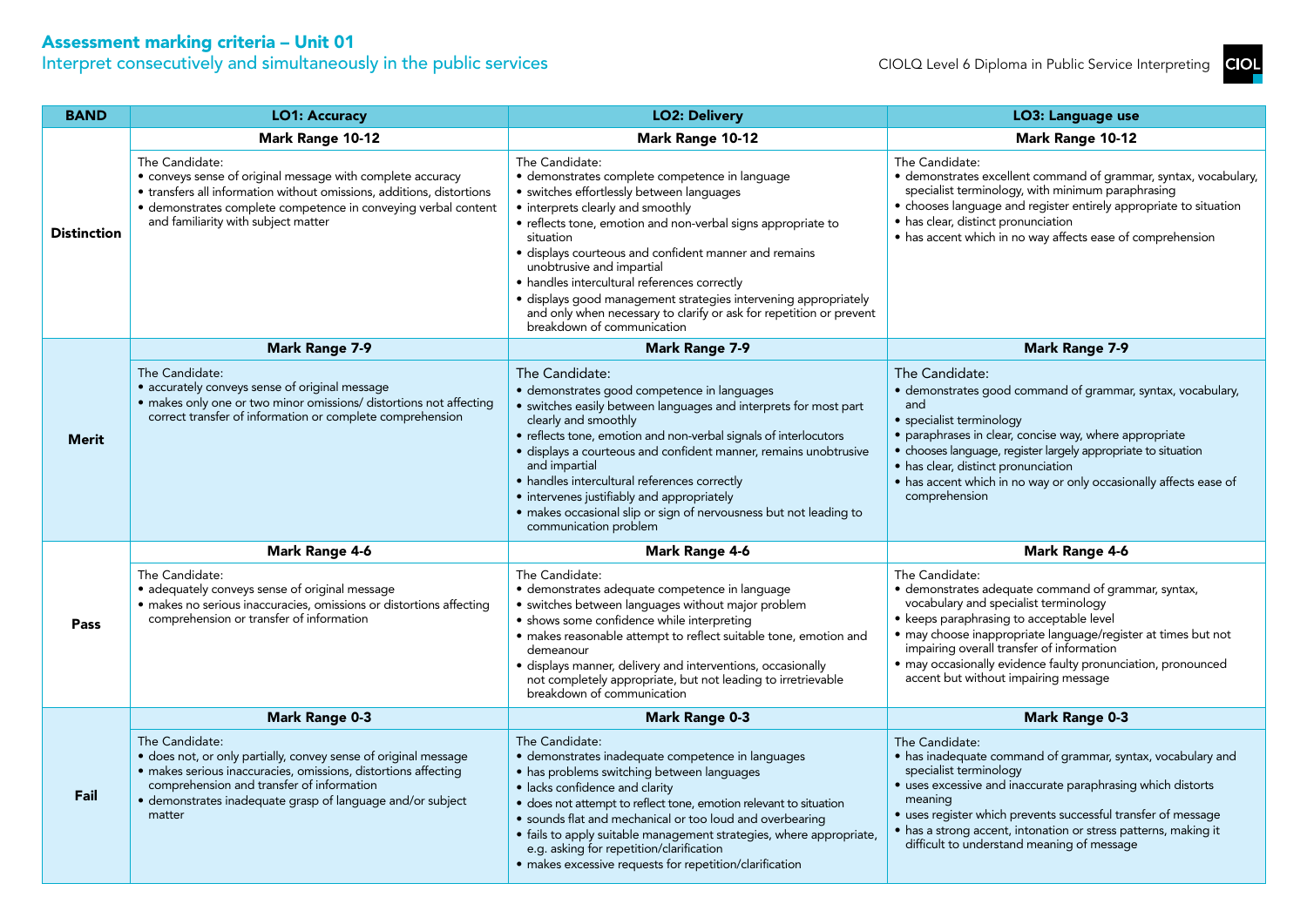## Unit 02: Provide a sight translation into English in the public services

| Core unit                         |    |  |
|-----------------------------------|----|--|
| Level:                            | 6  |  |
| Unit Guided Learning Hours (GLH): | 13 |  |
| Total Unit Time (TUT):            | 70 |  |
| Credit value:                     |    |  |
| Unit purpose and aim              |    |  |

## About the unit

The ability to provide an oral translation of written material is necessary in many social services and court settings. Sight translation services help to remove obstacles to justice, facilitating victims, suspects, or patients. This unit focuses on testing basic linguistic skills and contextual knowledge needed to give an oral translation at sight.

These skills are important in the context of Public Service work because they enable interaction between various people where there is a need for oral transfer of written information, for example when reading an official document to someone such as a doctor's report.

## What you will learn

You will deliver clear and precise oral translation at sight of a written text of a formal nature from Other Language into English for an English-speaking audience to take appropriate action based on the translated document.

- LO1: Be able to convey written information orally from Other Language into English with completeness
- LO2: Be able to convey written information orally from Other Language into English with accuracy and appropriateness
- LO3: Be able to convey written information orally from Other Language into English with fluency and clear and distinct pronunciation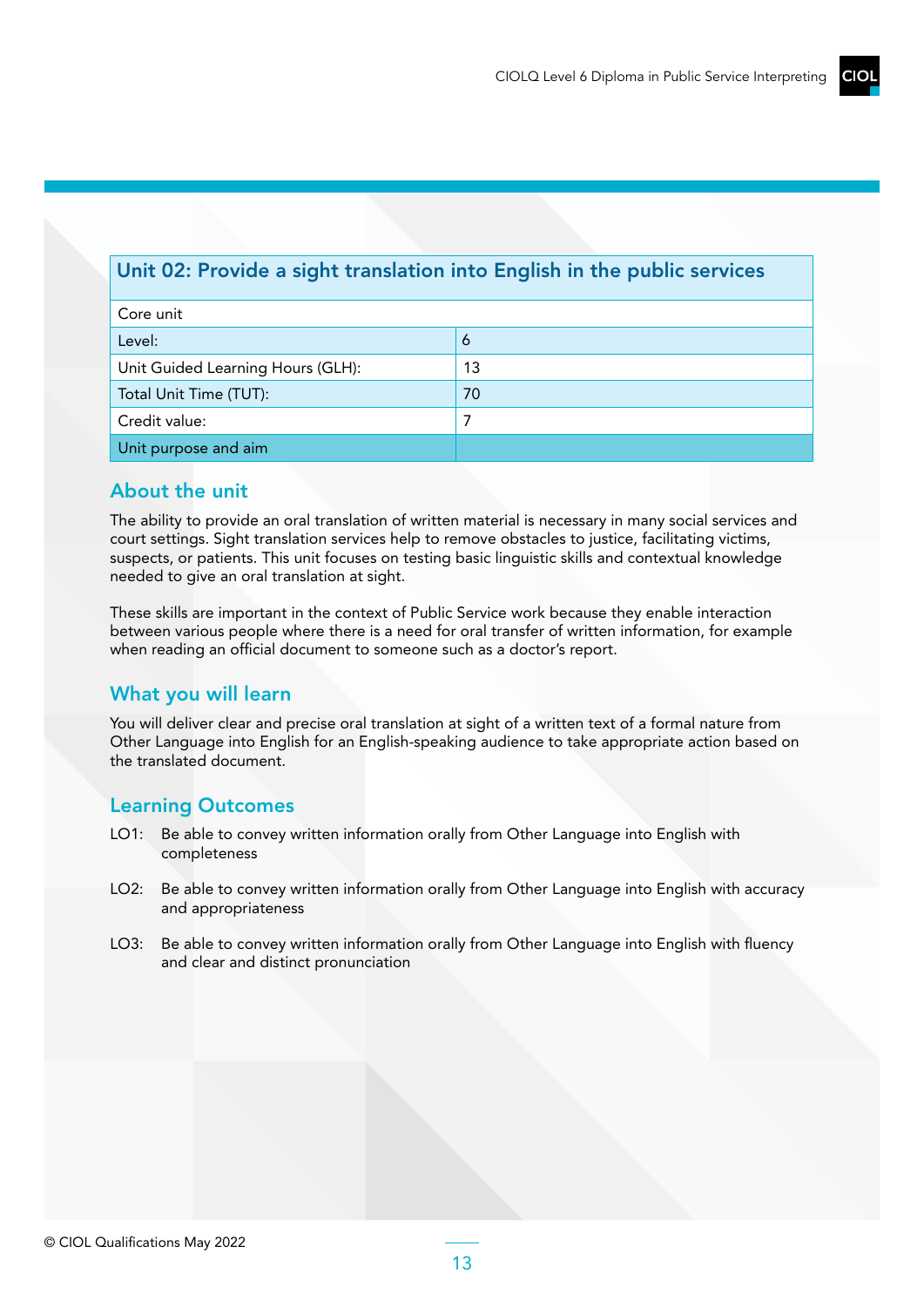Provide a sight translation into English in the public services

| <b>BAND</b>        | <b>LO1: Completeness</b>                                                                                                                                                                                                                      | <b>LO2: Accuracy &amp; Appropriateness</b>                                                                                                                                                                                                                                                                                                                                                                                                                                     | <b>LO3: Fluency &amp; Pronounciation</b>                                                                                                                                                                                                                                                                                                      |
|--------------------|-----------------------------------------------------------------------------------------------------------------------------------------------------------------------------------------------------------------------------------------------|--------------------------------------------------------------------------------------------------------------------------------------------------------------------------------------------------------------------------------------------------------------------------------------------------------------------------------------------------------------------------------------------------------------------------------------------------------------------------------|-----------------------------------------------------------------------------------------------------------------------------------------------------------------------------------------------------------------------------------------------------------------------------------------------------------------------------------------------|
|                    | <b>Mark Range 10-12</b>                                                                                                                                                                                                                       | <b>Mark Range 10-12</b>                                                                                                                                                                                                                                                                                                                                                                                                                                                        | <b>Mark Range 10-12</b>                                                                                                                                                                                                                                                                                                                       |
| <b>Distinction</b> | The Candidate:<br>· demonstrates the ability to faultlessly and accurately convey the<br>sense of the original message<br>• transfers all information without omissions, additions or<br>distortions within the allotted time                 | The Candidate:<br>• demonstrates the ability to translate the passage with great<br>accuracy and clarity, with appropriate paraphrasing where<br>necessary<br>· displays a very good knowledge/use of the language (including<br>vocabulary/specialist terminology, register and context)                                                                                                                                                                                      | The Candidate:<br>• demonstrates a very good command of the language<br>· delivers the translation fluently<br>· displays a very clear and distinct pronunciation and a good accent<br>which facilitate comprehension                                                                                                                         |
|                    | <b>Mark Range 7-9</b>                                                                                                                                                                                                                         | <b>Mark Range 7-9</b>                                                                                                                                                                                                                                                                                                                                                                                                                                                          | <b>Mark Range 7-9</b>                                                                                                                                                                                                                                                                                                                         |
| <b>Merit</b>       | The Candidate:<br>• demonstrates the ability to accurately convey the sense of the<br>original message<br>· makes only a few minor slips which do not hamper<br>comprehension                                                                 | The Candidate:<br>• demonstrates the ability to translate the passage with satisfactory<br>accuracy and clarity, with occasional paraphrasing, where<br>necessary<br>· displays a good knowledge/use of the language (including<br>vocabulary/specialist terminology, register and context)                                                                                                                                                                                    | The Candidate:<br>• demonstrates a good command of the language<br>· delivers the translation fluently and accurately, apart from some<br>minor lapses<br>· displays for the most part a clear and distinct pronunciation and<br>accent which do not affect ease of comprehension                                                             |
|                    | <b>Mark Range 4-6</b>                                                                                                                                                                                                                         | <b>Mark Range 4-6</b>                                                                                                                                                                                                                                                                                                                                                                                                                                                          | <b>Mark Range 4-6</b>                                                                                                                                                                                                                                                                                                                         |
| Pass               | The Candidate:<br>· demonstrates the ability to adequately convey the sense of the<br>original message<br>· makes no serious omissions, inaccuracies or distortions in the<br>transfer of information which will lead to misunderstandings    | The Candidate:<br>· demonstrates an adequate ability to translate the passage<br>accurately and clearly<br>• keeps paraphrasing to an acceptable level without distorting the<br>meaning<br>• may make several errors but the intended meaning can be<br>discerned without too much difficulty<br>· displays adequate knowledge/use of vocabulary, specialist<br>terminology, register and context                                                                             | The Candidate:<br>· demonstrates an adequate command of the language<br>• may display some faults and hesitation which may hamper the<br>flow of the translation<br>· may occasionally display faulty pronunciation and a pronounced<br>accent but these will not impede meaning                                                              |
|                    | <b>Mark Range 0-3</b>                                                                                                                                                                                                                         | <b>Mark Range 0-3</b>                                                                                                                                                                                                                                                                                                                                                                                                                                                          | <b>Mark Range 0-3</b>                                                                                                                                                                                                                                                                                                                         |
| Fail               | The Candidate:<br>· demonstrates an inadequate grasp of the language and/or<br>subject matter and does not adequately convey the sense of the<br>original message<br>· makes serious omissions and/or distortions preventing<br>comprehension | The Candidate:<br>• lacks the ability to translate the passage with sufficient accuracy/<br>clarity<br>• uses excessive and inaccurate paraphrasing which distorts the<br>meaning<br>• makes too many errors<br>• produces a translation which is not always coherent, and the<br>intended meaning is only partially conveyed<br>· displays poor knowledge/use of vocabulary, specialist terminology<br>and context<br>• makes excessive requests for repetition/clarification | The Candidate:<br>• demonstrates an inadequate command of the language for the<br>required task<br>• makes a considerable number of errors which hamper the flow of<br>the translation<br>· displays faulty pronunciation and/or a strong accent which make<br>it difficult or impossible for the intended listener to discern the<br>meaning |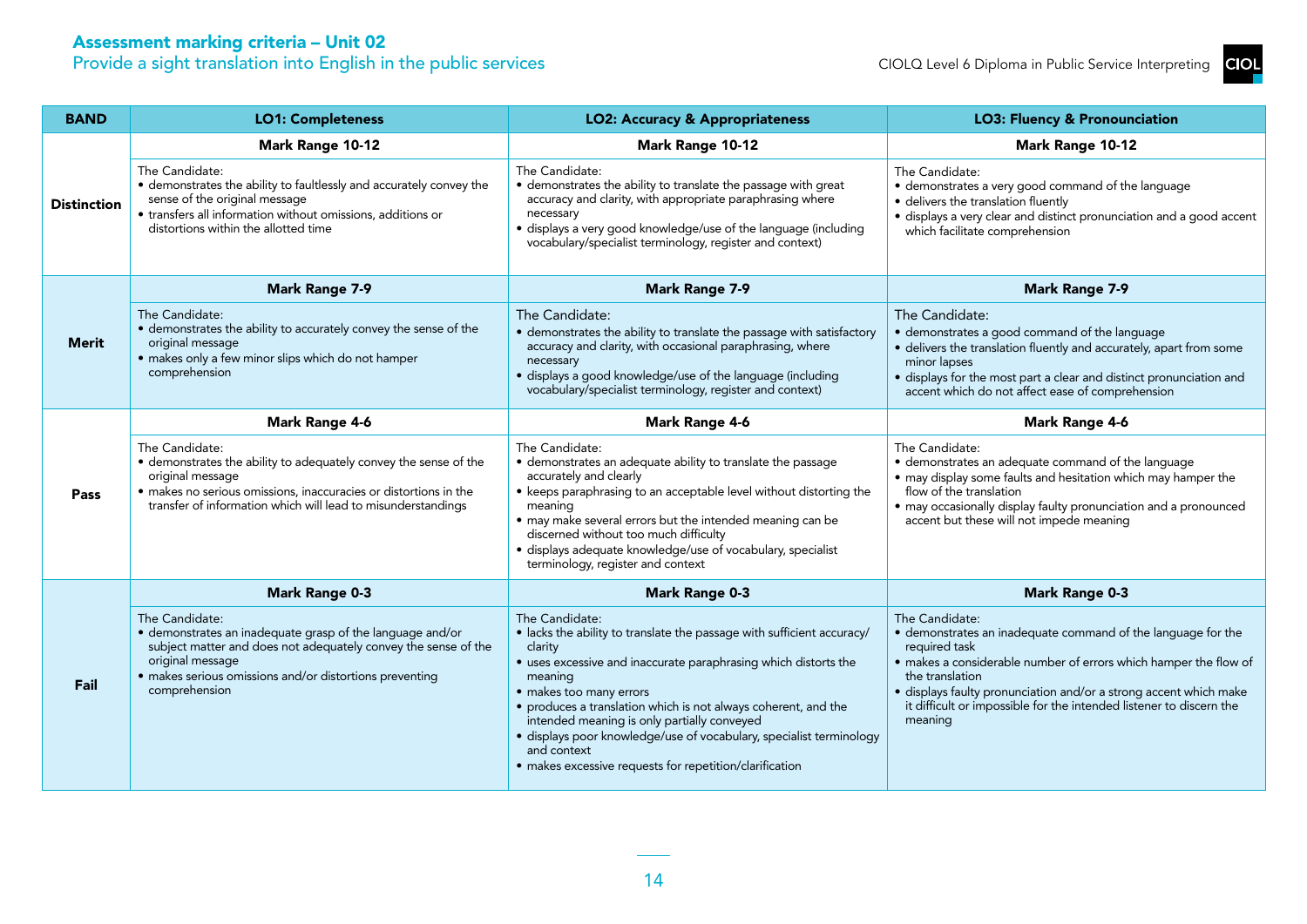## Unit 03: Provide a sight translation from English in the public services

| Core unit                         |    |  |
|-----------------------------------|----|--|
| Level:                            | Ō  |  |
| Unit Guided Learning Hours (GLH): | 13 |  |
| Total Unit Time (TUT):            | 70 |  |
| Credit value:                     |    |  |
| Unit purpose and aim              |    |  |

#### About the unit

The ability to provide an oral translation of written material is necessary in many social services and court settings. Sight translation services help to remove obstacles to justice, facilitating victims, suspects, or patients. This unit focuses on testing basic linguistic skills and contextual knowledge needed to give an oral translation at sight.

These skills are important in the context of Public Service work because they enable interaction between various people where there is a need for oral transfer of written information, for example when reading an official document to someone such as a court order.

## What you will learn

You will be able to orally translate at sight accurately and completely a written communication of a semi-formal text, such as regulations, instructions or official correspondence into Other Language. This will enable an Other Language speaking audience to take appropriate action based on the translated document.

- LO1: Be able to convey written information orally from English into Other Language with completeness
- LO2: Be able to convey written information orally from English into Other Language with accuracy and appropriateness
- LO3: Be able to convey written information orally from English into Other Language with fluency and clear and distinct pronunciation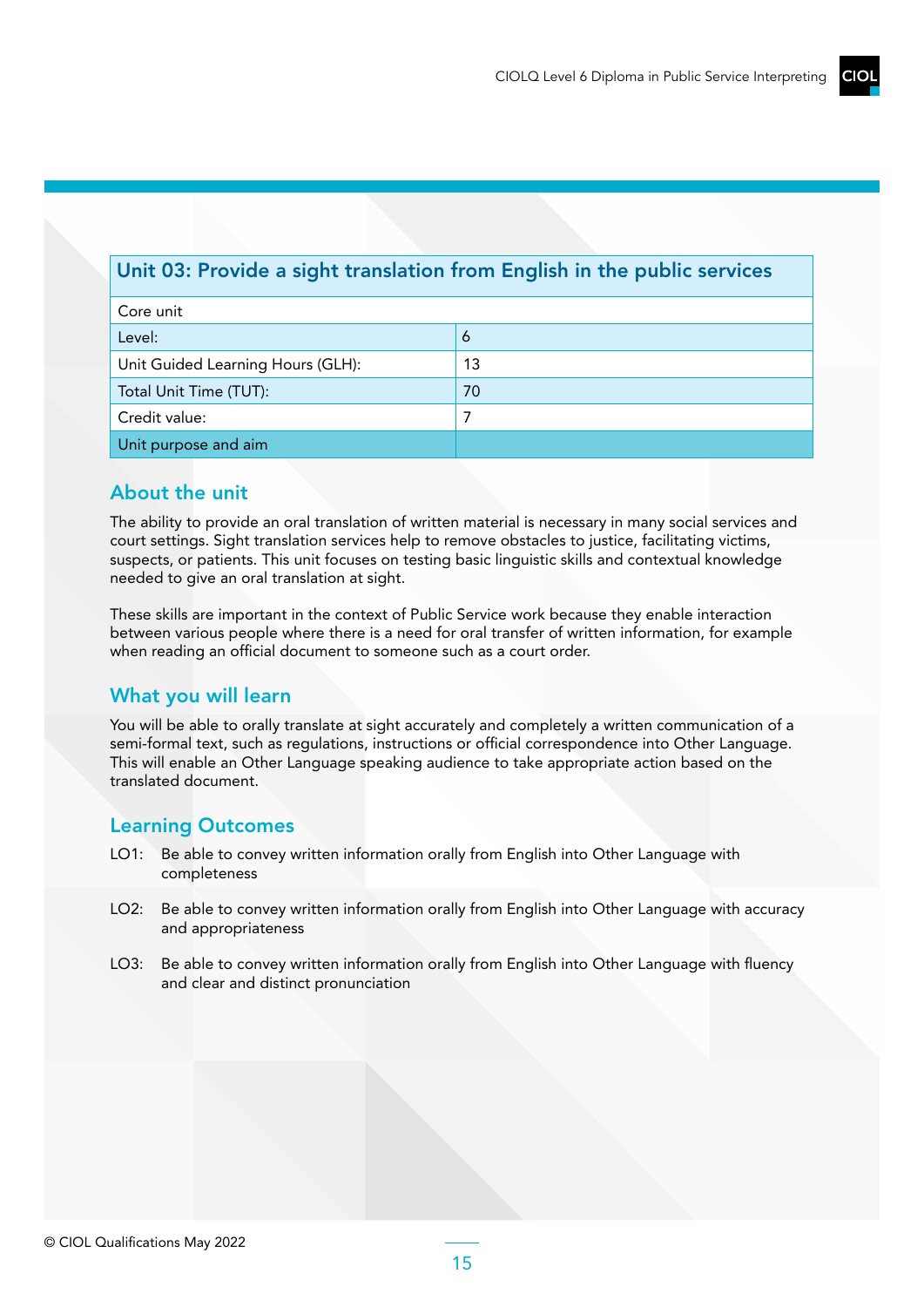Provide a sight translation from English in the public services

| <b>BAND</b>        | <b>LO1: Completeness</b>                                                                                                                                                                                                                      | <b>LO2: Accuracy &amp; Appropriateness</b>                                                                                                                                                                                                                                                                                                                                                                          | <b>LO3: Fluency &amp; Pronounciation</b>                                                                                                                                                                                                                                                                                                      |
|--------------------|-----------------------------------------------------------------------------------------------------------------------------------------------------------------------------------------------------------------------------------------------|---------------------------------------------------------------------------------------------------------------------------------------------------------------------------------------------------------------------------------------------------------------------------------------------------------------------------------------------------------------------------------------------------------------------|-----------------------------------------------------------------------------------------------------------------------------------------------------------------------------------------------------------------------------------------------------------------------------------------------------------------------------------------------|
|                    | Mark Range 10-12                                                                                                                                                                                                                              | Mark Range 10-12                                                                                                                                                                                                                                                                                                                                                                                                    | Mark Range 10-12                                                                                                                                                                                                                                                                                                                              |
| <b>Distinction</b> | The Candidate:<br>· demonstrates the ability to faultlessly and accurately convey the<br>sense of the original message<br>• transfers all information without omissions, additions or<br>distortions within the allotted time                 | The Candidate:<br>• demonstrates the ability to translate the passage with great<br>accuracy and clarity, with appropriate paraphrasing where<br>necessary<br>· displays a very good knowledge/use of the language (including<br>vocabulary/specialist terminology, register and context)                                                                                                                           | The Candidate:<br>• demonstrates a very good command of the language<br>· delivers the translation fluently<br>· displays a very clear and distinct pronunciation and a good accent<br>which facilitate comprehension                                                                                                                         |
|                    | <b>Mark Range 7-9</b>                                                                                                                                                                                                                         | <b>Mark Range 7-9</b>                                                                                                                                                                                                                                                                                                                                                                                               | <b>Mark Range 7-9</b>                                                                                                                                                                                                                                                                                                                         |
| Merit              | The Candidate:<br>• demonstrates the ability to accurately convey the sense of the<br>original message<br>· makes only a few minor slips which do not hamper<br>comprehension                                                                 | The Candidate:<br>· demonstrates the ability to translate the passage with satisfactory<br>accuracy and clarity, with occasional paraphrasing, where<br>necessary<br>· displays a good knowledge/use of the language (including<br>vocabulary/specialist terminology, register and context)                                                                                                                         | The Candidate:<br>· demonstrates a good command of the language<br>· delivers the translation fluently and accurately, apart from some<br>minor lapses<br>· displays for the most part a clear and distinct pronunciation and<br>accent which do not affect ease of comprehension                                                             |
|                    | <b>Mark Range 4-6</b>                                                                                                                                                                                                                         | <b>Mark Range 4-6</b>                                                                                                                                                                                                                                                                                                                                                                                               | <b>Mark Range 4-6</b>                                                                                                                                                                                                                                                                                                                         |
| Pass               | The Candidate:<br>· demonstrates the ability to adequately convey the sense of the<br>original message<br>· makes no serious omissions, inaccuracies or distortions in the<br>transfer of information which will lead to misunderstandings    | The Candidate:<br>· demonstrates an adequate ability to translate the passage<br>accurately and clearly<br>• keeps paraphrasing to an acceptable level without distorting the<br>meaning<br>• may make several errors but the intended meaning can be<br>discerned without too much difficulty<br>· displays adequate knowledge/use of vocabulary, specialist<br>terminology, register and context                  | The Candidate:<br>• demonstrates an adequate command of the language<br>• may display some faults and hesitation which may hamper the<br>flow of the translation<br>• may occasionally display faulty pronunciation and a pronounced<br>accent but these will not impede meaning                                                              |
|                    | <b>Mark Range 0-3</b>                                                                                                                                                                                                                         | <b>Mark Range 0-3</b>                                                                                                                                                                                                                                                                                                                                                                                               | <b>Mark Range 0-3</b>                                                                                                                                                                                                                                                                                                                         |
| Fail               | The Candidate:<br>· demonstrates an inadequate grasp of the language and/or<br>subject matter and does not adequately convey the sense of the<br>original message<br>· makes serious omissions and/or distortions preventing<br>comprehension | The Candidate:<br>• lacks the ability to translate the passage with sufficient accuracy/<br>clarity<br>• uses excessive and inaccurate paraphrasing which distorts the<br>meaning<br>· makes too many errors<br>• produces a translation which is not always coherent, and the<br>intended meaning is only partially conveyed<br>· displays poor knowledge/use of vocabulary, specialist terminology<br>and context | The Candidate:<br>· demonstrates an inadequate command of the language for the<br>required task<br>· makes a considerable number of errors which hamper the flow of<br>the translation<br>· displays faulty pronunciation and/or a strong accent which make<br>it difficult or impossible for the intended listener to discern the<br>meaning |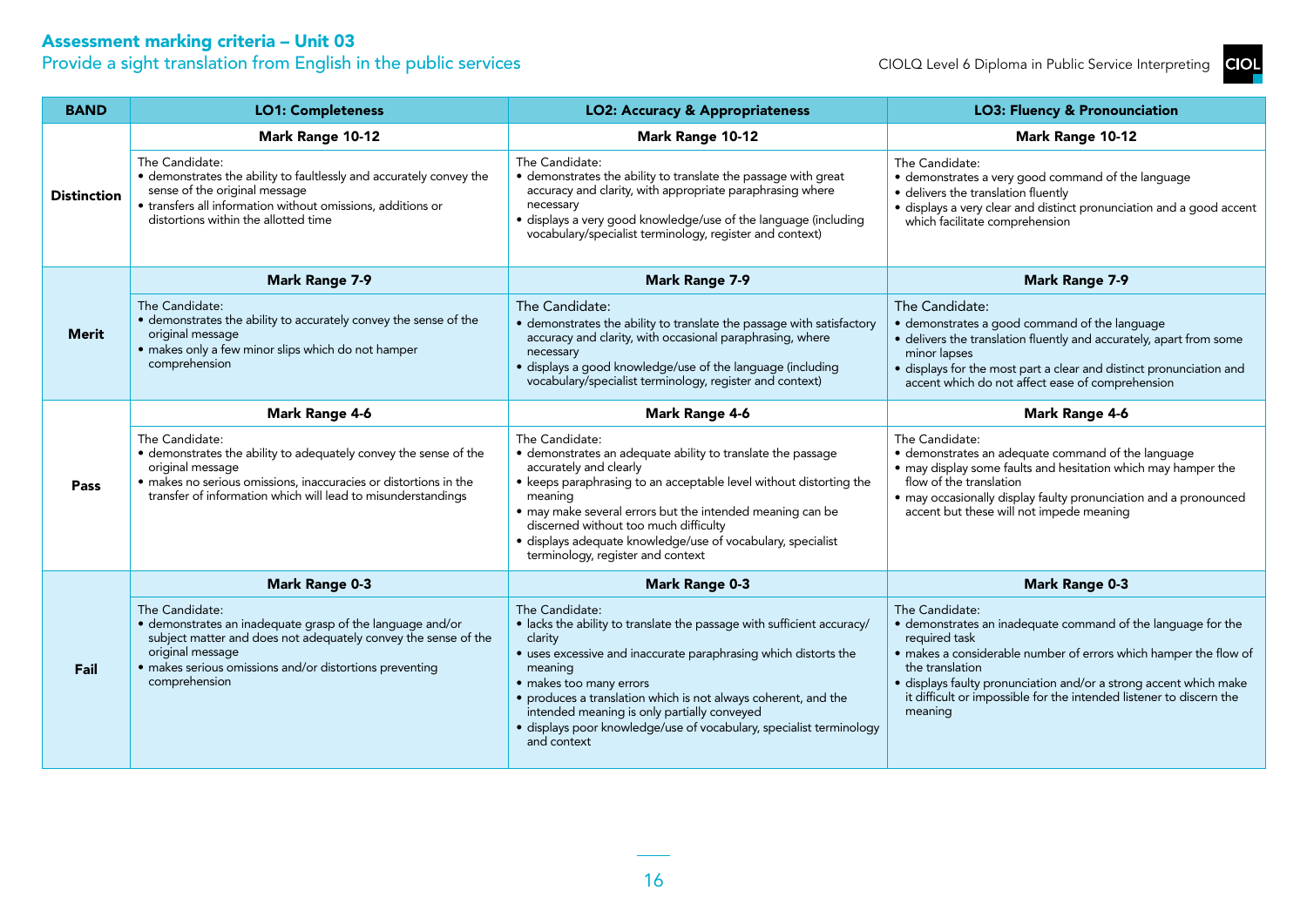#### Unit 04: Translate into English in the public services

| Core unit                         |    |
|-----------------------------------|----|
| Level:                            | 5  |
| Unit Guided Learning Hours (GLH): | 16 |
| Total Unit Time (TUT):            | 90 |
| Credit value:                     | o  |
| Unit purpose and aim              |    |

#### About the unit

Today linguists have a critical role to play in helping the public services to reach most vulnerable members of society and to inform them of their rights. Public service translation requires a high standard of written language transfer and understanding of social issues, legal procedures and/ or health service structure. Without good translation skills successful court interviews would not take place and the quality of an investigation could be compromised.

This written translation unit tests the candidates' ability to transfer content from Other Language within context in into English, within the Public Services area. This is an important skill that provides reassurance to employers, public bodies and those benefiting from the services according to the particular task requested.

## What you will learn

You will produce a translation from your native language into English, from a text of a semi-formal nature such as regulations, instructions or official correspondence enabling the English audience to take appropriate action based on the translated document.

- LO1: Be able to convey an accurate translation of the source text without omissions, additions or distortions
- LO2: Be able to provide a text which reads like an authentic piece of writing in the target language with good coherence and sentence structure and linkages
- LO3: Be able to provide a well-presented text suitable for the intended purpose displaying good awareness of intercultural differences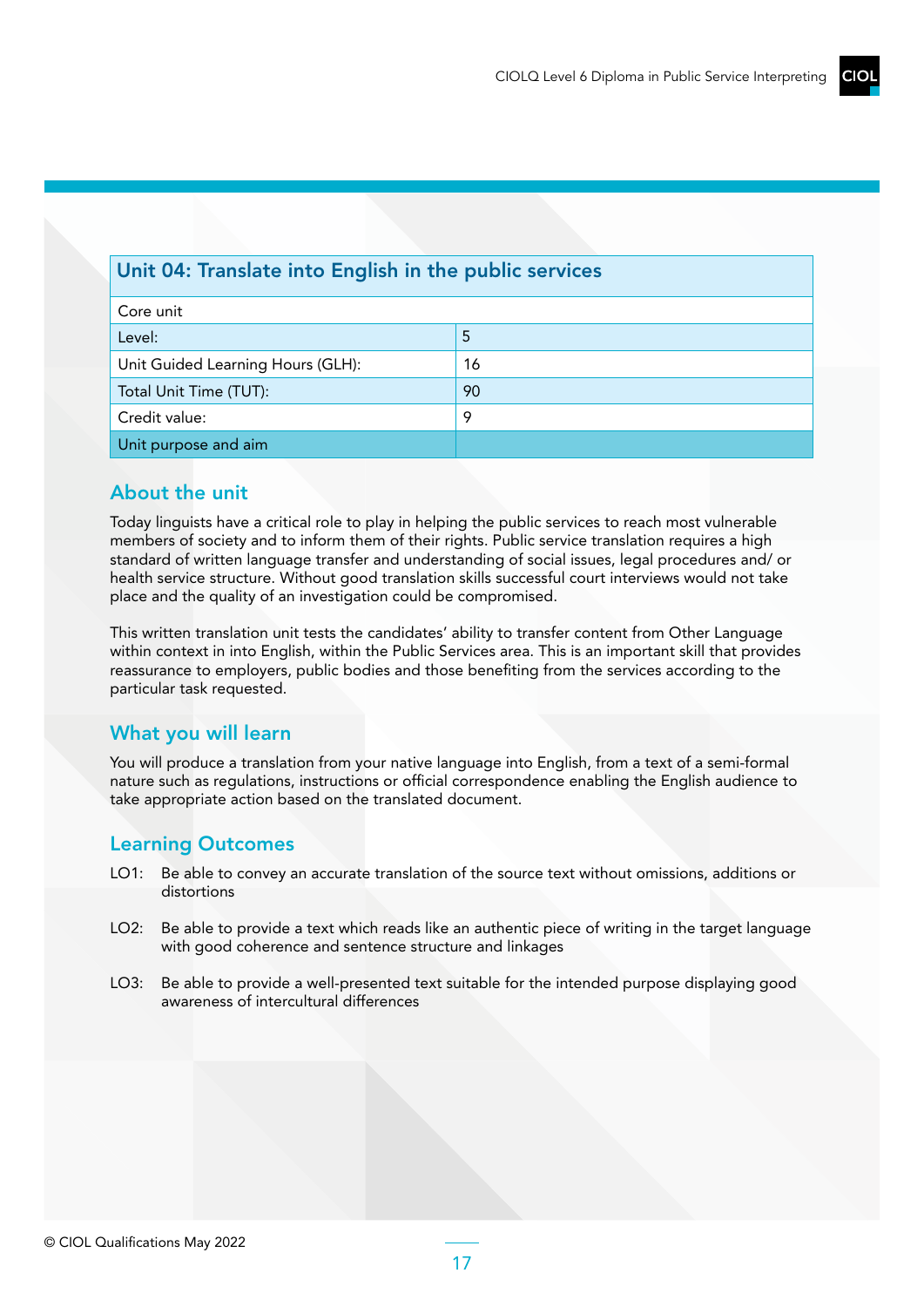|--|

| <b>BAND</b>        | LO1: Accuracy/Appropriateness of translated text                                                                                                                                                                                                                                                                                                                                                                                                                                          | LO2: Cohesion, Coherence & Genre                                                                                                                                                                                                     | <b>LO3: Effectiveness of Communication</b>                                                                                                                                                                                                                                                                                       |
|--------------------|-------------------------------------------------------------------------------------------------------------------------------------------------------------------------------------------------------------------------------------------------------------------------------------------------------------------------------------------------------------------------------------------------------------------------------------------------------------------------------------------|--------------------------------------------------------------------------------------------------------------------------------------------------------------------------------------------------------------------------------------|----------------------------------------------------------------------------------------------------------------------------------------------------------------------------------------------------------------------------------------------------------------------------------------------------------------------------------|
|                    | Mark Range 10-12                                                                                                                                                                                                                                                                                                                                                                                                                                                                          | Mark Range 10-12                                                                                                                                                                                                                     | <b>Mark Range 10-12</b>                                                                                                                                                                                                                                                                                                          |
| <b>Distinction</b> | The Candidate:<br>• conveys information with complete accuracy without omissions,<br>additions or distortions<br>• shows excellent use of vocabulary throughout<br>· uses excellent grammatical/syntactical constructions<br>· displays faultless spelling, accentuation/use of diacritics, faultless<br>punctuation<br>• has excellent knowledge of specialist terminology with minimum<br>paraphrasing                                                                                  | The Candidate:<br>• provides text which conforms fully to the conventions of the<br>relevant genre<br>· uses cohesive devices which are completely appropriate<br>• provides text which facilitates a completely coherent reading    | The Candidate:<br>• provides text which enables reader to act entirely appropriately<br>on the basis of the translation<br>· displays excellent presentation and legibility<br>· displays excellent use of style and register<br>• shows excellent awareness of intercultural differences and handles<br>these consistently well |
|                    | <b>Mark Range 7-9</b>                                                                                                                                                                                                                                                                                                                                                                                                                                                                     | <b>Mark Range 7-9</b>                                                                                                                                                                                                                | <b>Mark Range 7-9</b>                                                                                                                                                                                                                                                                                                            |
| <b>Merit</b>       | The Candidate:<br>• conveys information accurately with only a few minor errors<br>• transfers information without serious omissions or distortions<br>· shows good use of vocabulary<br>• uses sound grammatical/syntactical constructions<br>· displays good spelling, careful accentuation/use of diacritics/<br>punctuation<br>• has good knowledge of specialist terminology, paraphrasing in<br>clear, concise way where necessary                                                  | The Candidate:<br>• provides text which generally conforms well to the conventions<br>of the relevant genre<br>· makes generally good use of cohesive devices<br>· provides text which facilitates generally a good coherent reading | The Candidate:<br>· provides text which enables reader to act appropriately on the<br>basis of the translation<br>· displays good presentation and legibility<br>· displays good style and register with only minor errors<br>• shows good awareness of intercultural differences and handles<br>these well                      |
|                    | <b>Mark Range 4-6</b>                                                                                                                                                                                                                                                                                                                                                                                                                                                                     | <b>Mark Range 4-6</b>                                                                                                                                                                                                                | <b>Mark Range 4-6</b>                                                                                                                                                                                                                                                                                                            |
| Pass               | The Candidate:<br>· makes some inaccuracies but not leading to misunderstandings<br>· adequately conveys content<br>· makes minor omissions/distortions but not leading to<br>misunderstandings<br>· makes adequate use of vocabulary<br>· uses adequate grammatical/syntactical constructions<br>· displays no major faults in spelling, accentuation, diacritics,<br>punctuation<br>• has adequate knowledge of specialist terminology with<br>paraphrasing kept to an acceptable level | The Candidate:<br>• provides text which conforms adequately to the conventions of<br>the relevant genre<br>· makes adequate use of cohesive devices<br>• provides text which adequately facilitates a coherent reading               | The Candidate:<br>· provides text which adequately enables reader to act<br>appropriately on the basis of the translation<br>· displays adequate presentation and legibility<br>· displays adequate style and register<br>· shows adequate awareness of intercultural differences an<br>acceptable manner                        |
|                    | <b>Mark Range 0-3</b>                                                                                                                                                                                                                                                                                                                                                                                                                                                                     | <b>Mark Range 0-3</b>                                                                                                                                                                                                                | <b>Mark Range 0-3</b>                                                                                                                                                                                                                                                                                                            |
| Fail               | The Candidate:<br>· makes inaccuracies leading to misunderstandings<br>· inadequately conveys content, makes serious omissions/<br>distortions<br>• has inadequate command of vocabulary, grammar and syntax<br>· displays considerable number of technical faults: spelling,<br>punctuation, accentuation, diacritics                                                                                                                                                                    | The Candidate:<br>• provides text which does not conform to the conventions of the<br>relevant genre<br>· uses inadequate cohesive devices<br>• provides text which does not adequately facilitate a coherent<br>reading             | The Candidate:<br>• provides text unfit for the purpose of enabling reader to act on<br>the basis of the translation<br>· displays poor presentation and legibility<br>· displays inappropriate style/register<br>• shows lack of awareness of intercultural differences and handles<br>these badly                              |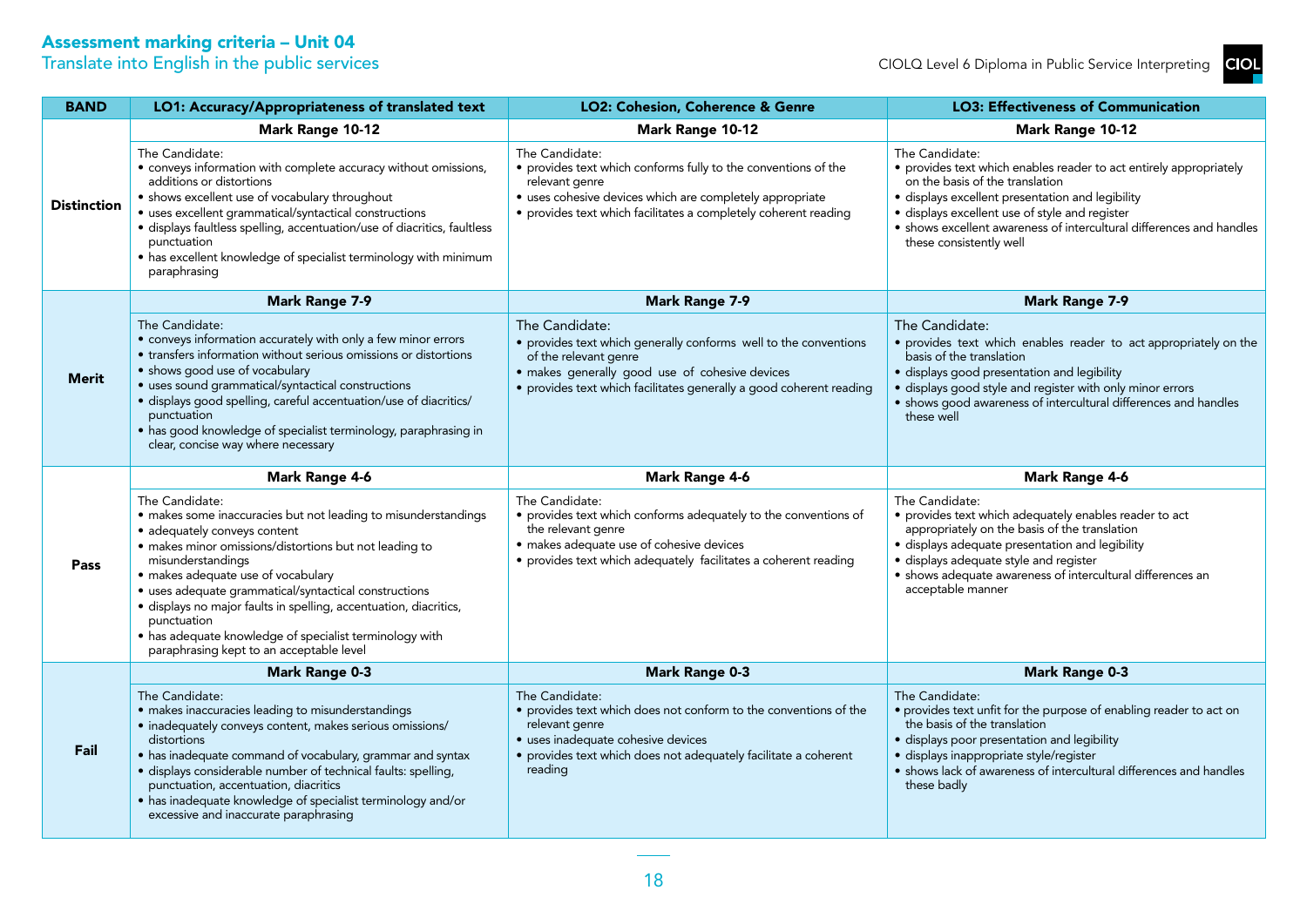## Unit 05: Translate from English in the public services

| Core unit                         |    |
|-----------------------------------|----|
| Level:                            | -5 |
| Unit Guided Learning Hours (GLH): | 16 |
| Total Unit Time (TUT):            | 90 |
| Credit value:                     | 9  |
| Unit purpose and aim              |    |

#### About the unit

Today linguists have a critical role to play in helping the public services to reach most vulnerable members of society and to inform them of their rights. Public service translation requires a high standard of written language transfer and understanding of social issues, legal procedures and/ or health service structure. Without good translation skills successful court interviews would not take place and the quality of an investigation could be compromised.

This written translation unit tests the candidates' ability to transfer content from English into Other Language, within the Public Services area. This is an important skill that provides reassurance to employers, public bodies and those benefiting from the services according to the particular task requested.

## What you will learn

You will be able to produce translation from English into your target language from a text of a semiformal nature such as regulations, instructions or official correspondence. You will demonstrate ability to transfer content into a comprehensible and acceptable form.

- LO1: Be able to convey an accurate translation of the source text without omissions, additions or distortions
- LO2: Be able to produce translation which conveys the original message with coherence, appropriate sentence structures and linkages
- LO3: Be able to produce legible text suitable for the intended purpose which conveys meaning, and accuracy whilst displaying good awareness of intercultural differences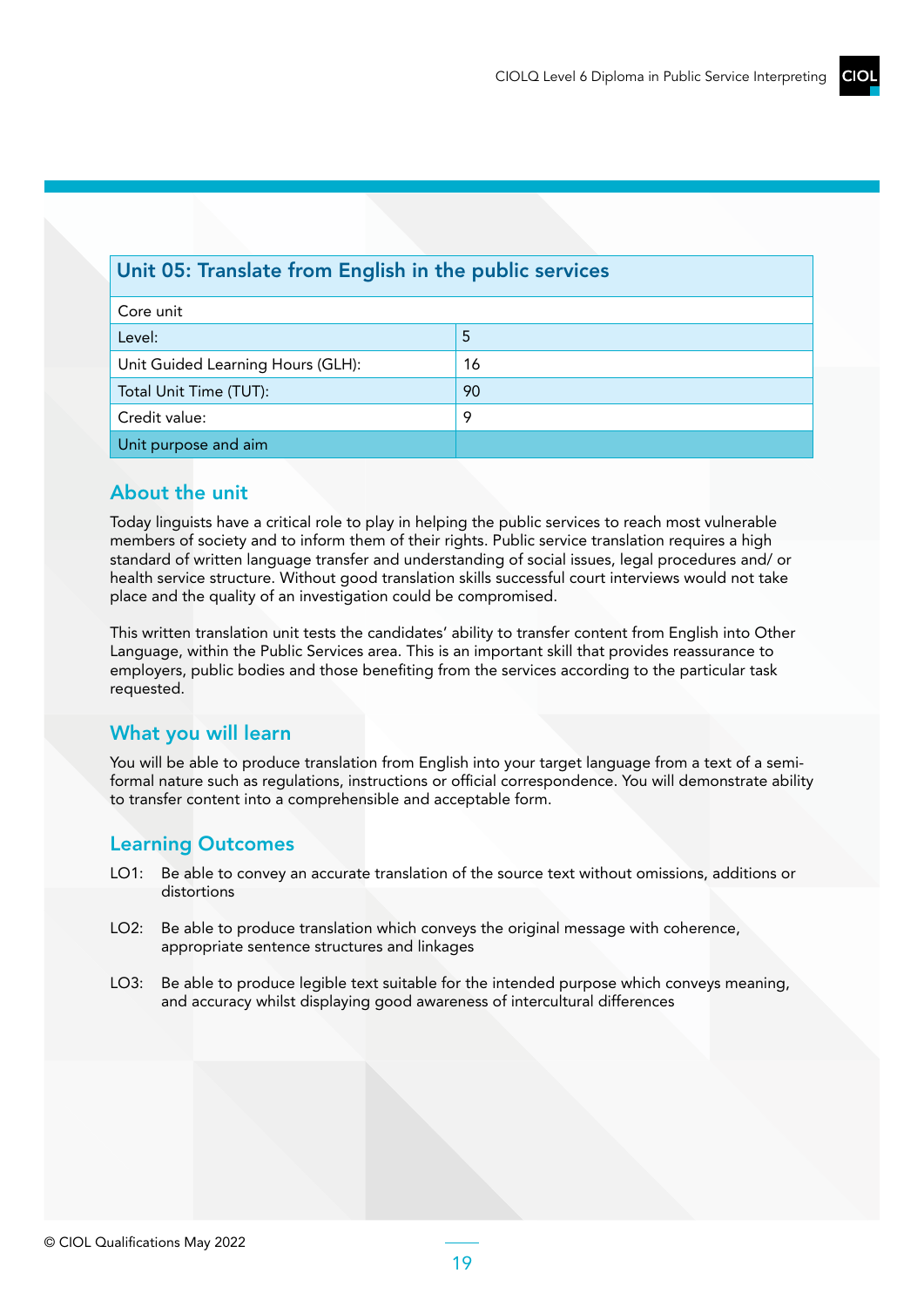| <b>BAND</b>        | LO1: Accuracy/Appropriateness of translated text                                                                                                                                                                                                                                                                                                                                                                                                                                          | LO2: Cohesion, Coherence & Genre                                                                                                                                                                                                     | <b>LO3: Effectiveness of Communication</b>                                                                                                                                                                                                                                                                                       |
|--------------------|-------------------------------------------------------------------------------------------------------------------------------------------------------------------------------------------------------------------------------------------------------------------------------------------------------------------------------------------------------------------------------------------------------------------------------------------------------------------------------------------|--------------------------------------------------------------------------------------------------------------------------------------------------------------------------------------------------------------------------------------|----------------------------------------------------------------------------------------------------------------------------------------------------------------------------------------------------------------------------------------------------------------------------------------------------------------------------------|
|                    | Mark Range 10-12                                                                                                                                                                                                                                                                                                                                                                                                                                                                          | Mark Range 10-12                                                                                                                                                                                                                     | Mark Range 10-12                                                                                                                                                                                                                                                                                                                 |
| <b>Distinction</b> | The Candidate:<br>• conveys information with complete accuracy without omissions,<br>additions or distortions<br>• shows excellent use of vocabulary throughout<br>· uses excellent grammatical/syntactical constructions<br>· displays faultless spelling, accentuation/use of diacritics, faultless<br>punctuation<br>• has excellent knowledge of specialist terminology with minimum<br>paraphrasing                                                                                  | The Candidate:<br>• provides text which conforms fully to the conventions of the<br>relevant genre<br>• uses cohesive devices which are completely appropriate<br>· provides text which facilitates a completely coherent reading    | The Candidate:<br>• provides text which enables reader to act entirely appropriately<br>on the basis of the translation<br>· displays excellent presentation and legibility<br>· displays excellent use of style and register<br>• shows excellent awareness of intercultural differences and handles<br>these consistently well |
|                    | <b>Mark Range 7-9</b>                                                                                                                                                                                                                                                                                                                                                                                                                                                                     | <b>Mark Range 7-9</b>                                                                                                                                                                                                                | <b>Mark Range 7-9</b>                                                                                                                                                                                                                                                                                                            |
| <b>Merit</b>       | The Candidate:<br>• conveys information accurately with only a few minor errors<br>• transfers information without serious omissions or distortions<br>• shows good use of vocabulary<br>· uses sound grammatical/syntactical constructions<br>· displays good spelling, careful accentuation/use of diacritics/<br>punctuation<br>• has good knowledge of specialist terminology, paraphrasing in<br>clear, concise way where necessary                                                  | The Candidate:<br>• provides text which generally conforms well to the conventions<br>of the relevant genre<br>· makes generally good use of cohesive devices<br>• provides text which facilitates generally a good coherent reading | The Candidate:<br>• provides text which enables reader to act appropriately on the<br>basis of the translation<br>· displays good presentation and legibility<br>· displays good style and register with only minor errors<br>• shows good awareness of intercultural differences and handles<br>these well                      |
|                    | <b>Mark Range 4-6</b>                                                                                                                                                                                                                                                                                                                                                                                                                                                                     | <b>Mark Range 4-6</b>                                                                                                                                                                                                                | <b>Mark Range 4-6</b>                                                                                                                                                                                                                                                                                                            |
| Pass               | The Candidate:<br>· makes some inaccuracies but not leading to misunderstandings<br>· adequately conveys content<br>· makes minor omissions/distortions but not leading to<br>misunderstandings<br>· makes adequate use of vocabulary<br>· uses adequate grammatical/syntactical constructions<br>· displays no major faults in spelling, accentuation, diacritics,<br>punctuation<br>• has adequate knowledge of specialist terminology with<br>paraphrasing kept to an acceptable level | The Candidate:<br>• provides text which conforms adequately to the conventions of<br>the relevant genre<br>· makes adequate use of cohesive devices<br>· provides text which adequately facilitates a coherent reading               | The Candidate:<br>· provides text which adequately enables reader to act<br>appropriately on the basis of the translation<br>· displays adequate presentation and legibility<br>· displays adequate style and register<br>• shows adequate awareness of intercultural differences an<br>acceptable manner                        |
|                    | <b>Mark Range 0-3</b>                                                                                                                                                                                                                                                                                                                                                                                                                                                                     | <b>Mark Range 0-3</b>                                                                                                                                                                                                                | <b>Mark Range 0-3</b>                                                                                                                                                                                                                                                                                                            |
| Fail               | The Candidate:<br>· makes inaccuracies leading to misunderstandings<br>· inadequately conveys content, makes serious omissions/<br>distortions<br>• has inadequate command of vocabulary, grammar and syntax<br>· displays considerable number of technical faults: spelling,<br>punctuation, accentuation, diacritics<br>• has inadequate knowledge of specialist terminology and/or<br>excessive and inaccurate paraphrasing                                                            | The Candidate:<br>• provides text which does not conform to the conventions of the<br>relevant genre<br>· uses inadequate cohesive devices<br>• provides text which does not adequately facilitate a coherent<br>reading             | The Candidate:<br>• provides text unfit for the purpose of enabling reader to act on<br>the basis of the translation<br>· displays poor presentation and legibility<br>· displays inappropriate style/register<br>• shows lack of awareness of intercultural differences and handles<br>these badly                              |